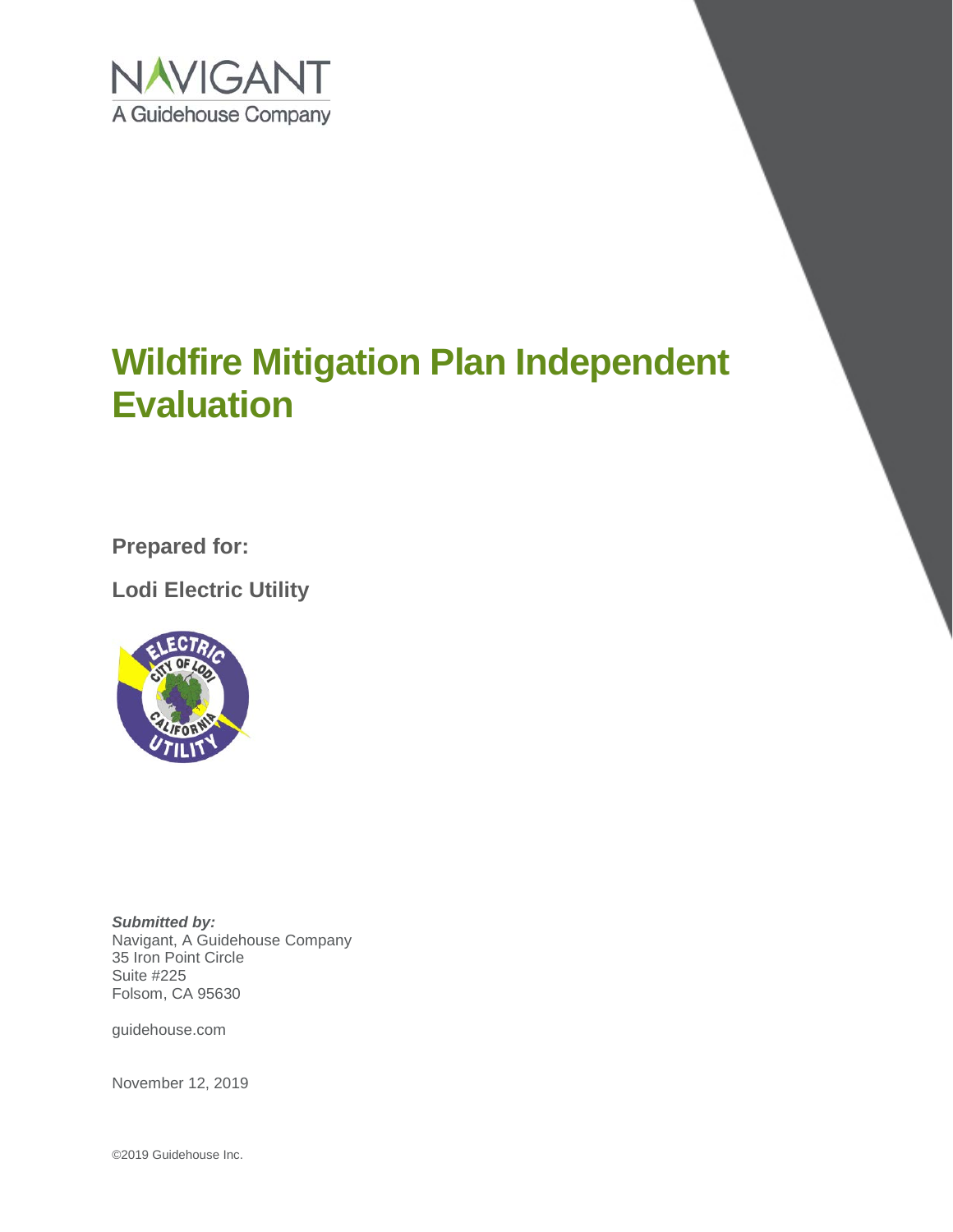

# **TABLE OF CONTENTS**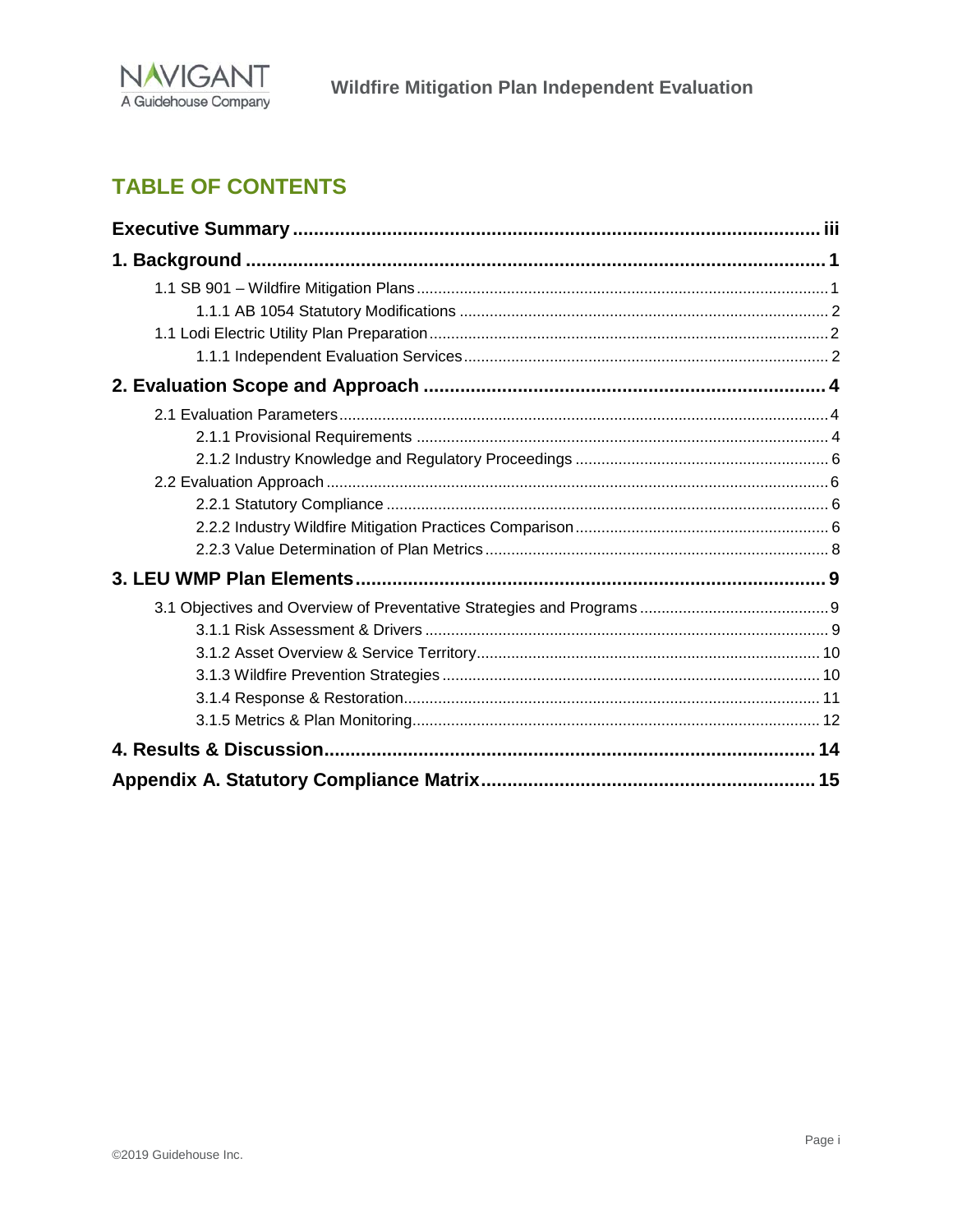

# **DISCLAIMER**

This report was prepared by Navigant Consulting, Inc., n/k/a Guidehouse Inc. ("Navigant"), [1](#page-2-0) for Lodi Electric Utility. The work presented in this report represents Navigant's professional judgment based on the information available at the time this report was prepared. Navigant is not responsible for the reader's use of, or reliance upon, the report, nor any decisions based on the report. NAVIGANT MAKES NO REPRESENTATIONS OR WARRANTIES, EXPRESSED OR IMPLIED. Readers of the report are advised that they assume all liabilities incurred by them, or third parties, as a result of their reliance on the report, or the data, information, findings and opinions contained in the report.

<span id="page-2-0"></span> <sup>1</sup> On October 11, 2019, Guidehouse LLP completed its previously announced acquisition of Navigant Consulting Inc. In the months ahead, we will be working to integrate the Guidehouse and Navigant businesses. In furtherance of that effort, we recently renamed Navigant Consulting Inc. as Guidehouse Inc.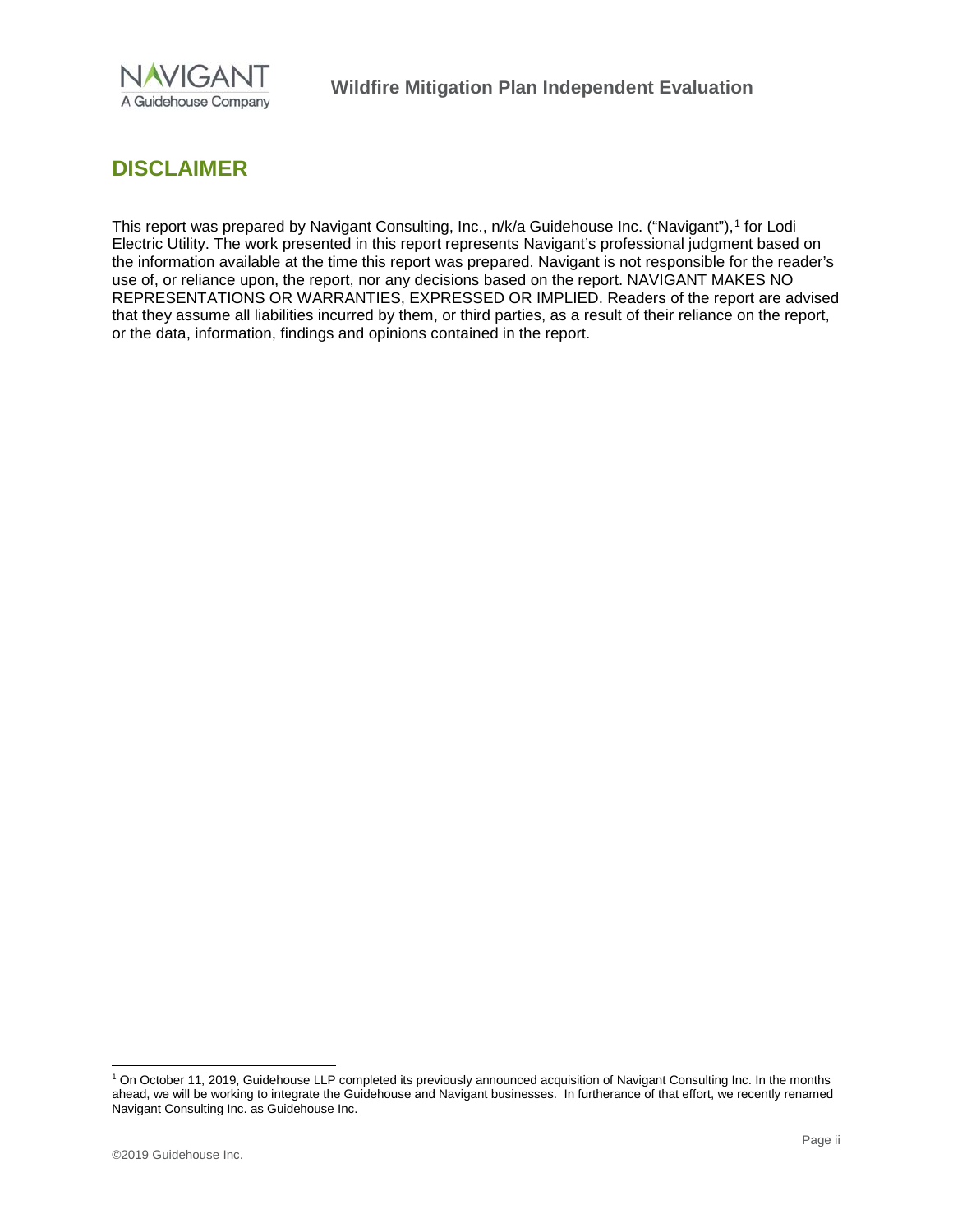

# <span id="page-3-0"></span>**EXECUTIVE SUMMARY**

Lodi Electric Utility (LEU) contracted with Navigant Consulting, Inc. n/k/a Guidehouse Inc. (Navigant) to engage in an independent evaluation of its Wildfire Mitigation Plan (Plan or WMP). This independent evaluation report (Report) describes the technical review and evaluation provided by Navigant. Navigant performed this evaluation in October and November 2019 and completed the Report on November 12, 2019. Navigant's project team reviewed detailed information related to the Plan and assessed LEU's procedures related to the Plan.

The Plan was prepared as a response to Senate Bill (SB) 901, which was signed into law on September 21, 2018. SB 901 resulted in a number of provisions and directives, among which includes the requirement for electric utilities to prepare and adopt Plans within 2019 and revise and update the Plan annually thereafter. These requirements are codified in the California Public Utilities Code (PUC) Section 8387 for publicly-owned utilities (POUs).

Navigant evaluated the Plan based on the statutory requirements of PUC Section 8387 as it relates to POUs. This PUC Section was amended on July 12, 2019 as a result of the signing of California's Assembly Bill (AB) 1054 into law. The POUs are now subject to the guidance provided by the California Wildfire Safety Advisory Board<sup>[2](#page-3-1)</sup> and mandatory cyclical reviews. The required elements for a WMP have not been modified by this new legislation. This Report meets LEU's requirements under PUC Section 8387(c), which mandate an independent evaluation of LEU's Plan. The Report was developed to satisfy the statutory requirement for public review. This Report underlies the required evaluation by the Board of Directors at a public meeting, scheduled for November 20, 2019. The Report includes the following:

- Background of the legislative history requiring WMPs and their independent evaluations
- Approach and methodology evaluating the Plan's comprehensiveness
- LEU's Plan elements and their compliance with SB 901 and PUC Section 8387 WMP elements and directives
- An evaluation of the Plan's presented metrics to assess the effectiveness of the overall Plan
- Determinations and results

Based on relevant experience in grid hardening and resiliency, natural disaster response, prior experience in WMP development, and active tracking of wildfire legislative and regulatory proceedings Navigant has concluded that LEU's WMP is comprehensive in accordance with PUC section 8387.

<span id="page-3-1"></span> <sup>2</sup> Due for implementation in 2020.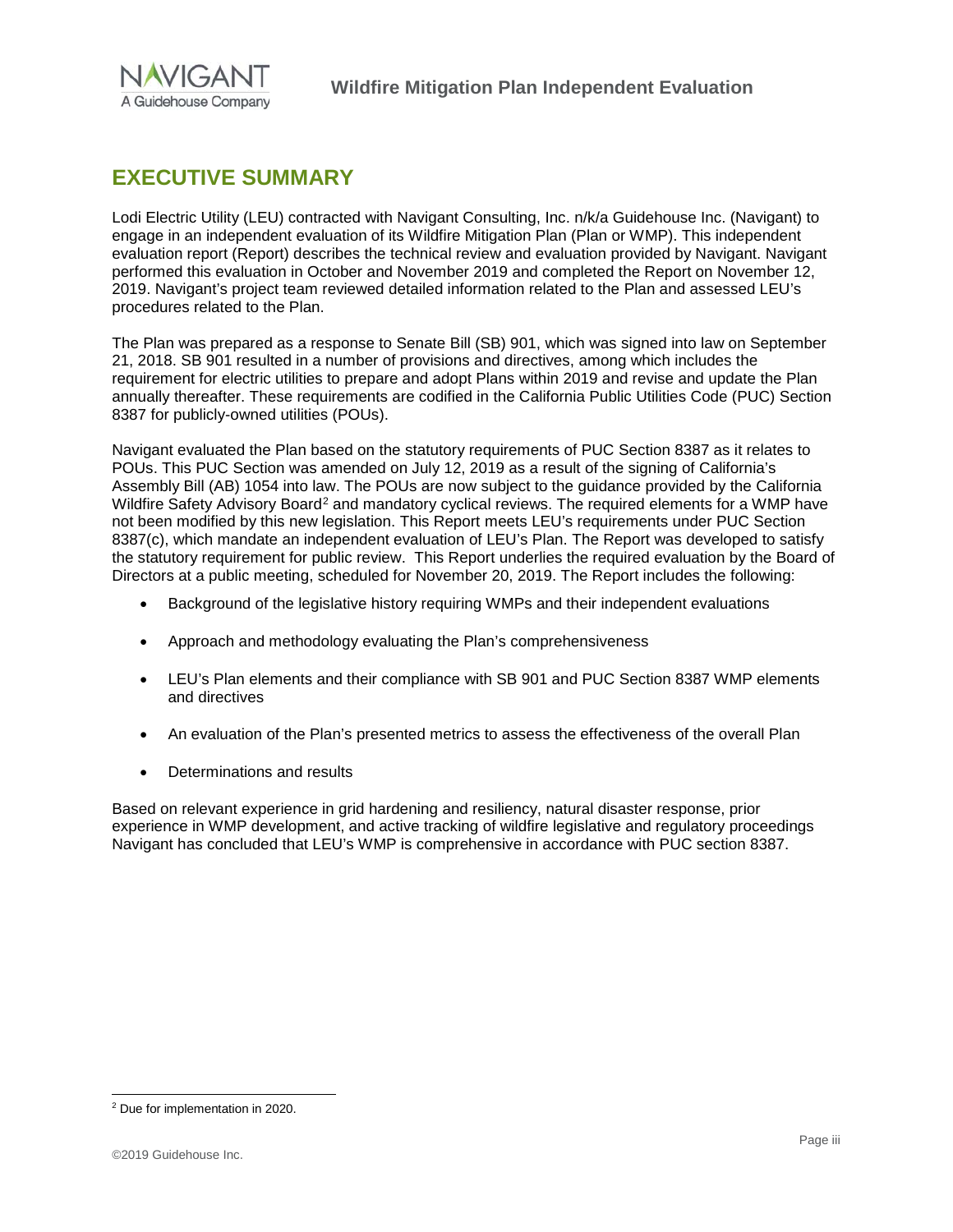

# <span id="page-4-0"></span>**1. BACKGROUND**

In recent years, California has seen an increase in utility equipment-involved, catastrophic wildfires. The unique geographic profile of California and the impacts of climate change, including continued dry conditions, high winds, and elevated heat index risk from global rising temperatures, have led to elongated fire seasons. The state is also experiencing increased levels of vegetation fuel due to the wet winters, hotter summers following a seven-year drought, and past fire suppression efforts. This increasingly abundant dry vegetation is the leading driver of wildfires. The levels of dry vegetation fuel have been aggravated by a destructive bark beetle infestation that continues to impact the health of the state's forested areas, further increasing fire risk. These fuel-rich environments, coupled with intensified climatological conditions with high wind gusts and natural electrical infrastructure risks, produce the conditions conducive to potential wildfire ignition. The three attributes that provide optimal conditions for a fire ignition are illustrated through the graphic in [Figure 1.](#page-4-2)



<span id="page-4-2"></span>**Figure 1: Fire Triangle**

Disastrous wildfire threat is a well-known and shared priority among electric utilities in California. The recent spike in utility-involved wildfire incidents since the 2015 wildfire season and the significant financial and livelihood impacts associated with them have led to more formalized efforts to ensure safe operations of electric utility equipment and greater investment in wildfire mitigation efforts.[3](#page-4-3) Specifically, the state has approved legislation that strengthens governmental and regulatory oversight of wildfire prevention implementation activities, utility Wildfire Mitigation Plans (WMPs or Plans), and proper dispersal of state funds to wildfire victims. In an effort to minimize future devastating occurrences through risk-driven wildfire prevention, electric utilities, including cooperatives, were mandated, by Senate Bill (SB) 901 (Senator Bill Dodd, 2018), to prepare and annually adopt a WMP before January 1, 2020. This effort is foundational to the state's prioritized goal of minimizing the potential of devastating fires in future years.

### <span id="page-4-1"></span>**1.1 SB 901 – Wildfire Mitigation Plans**

On September 21, 2018, Governor Jerry Brown signed SB 901 into law. The bill directs electrical utilities to annually prepare WMPs that include several mitigation and response elements in each utility's strategies, protocols, and programs. Each electric utility is to prepare and adopt a comprehensive WMP before January 1, 2020. The requirements for publicly-owned utilities (POUs) are presented in Public

<span id="page-4-3"></span> <sup>3</sup> California Public Utilities Commission, 2019. "Fire Incident Data Reports for Investor-Owned Utilities," [https://www.cpuc.ca.gov/fireincidentsdata/.](https://www.cpuc.ca.gov/fireincidentsdata/)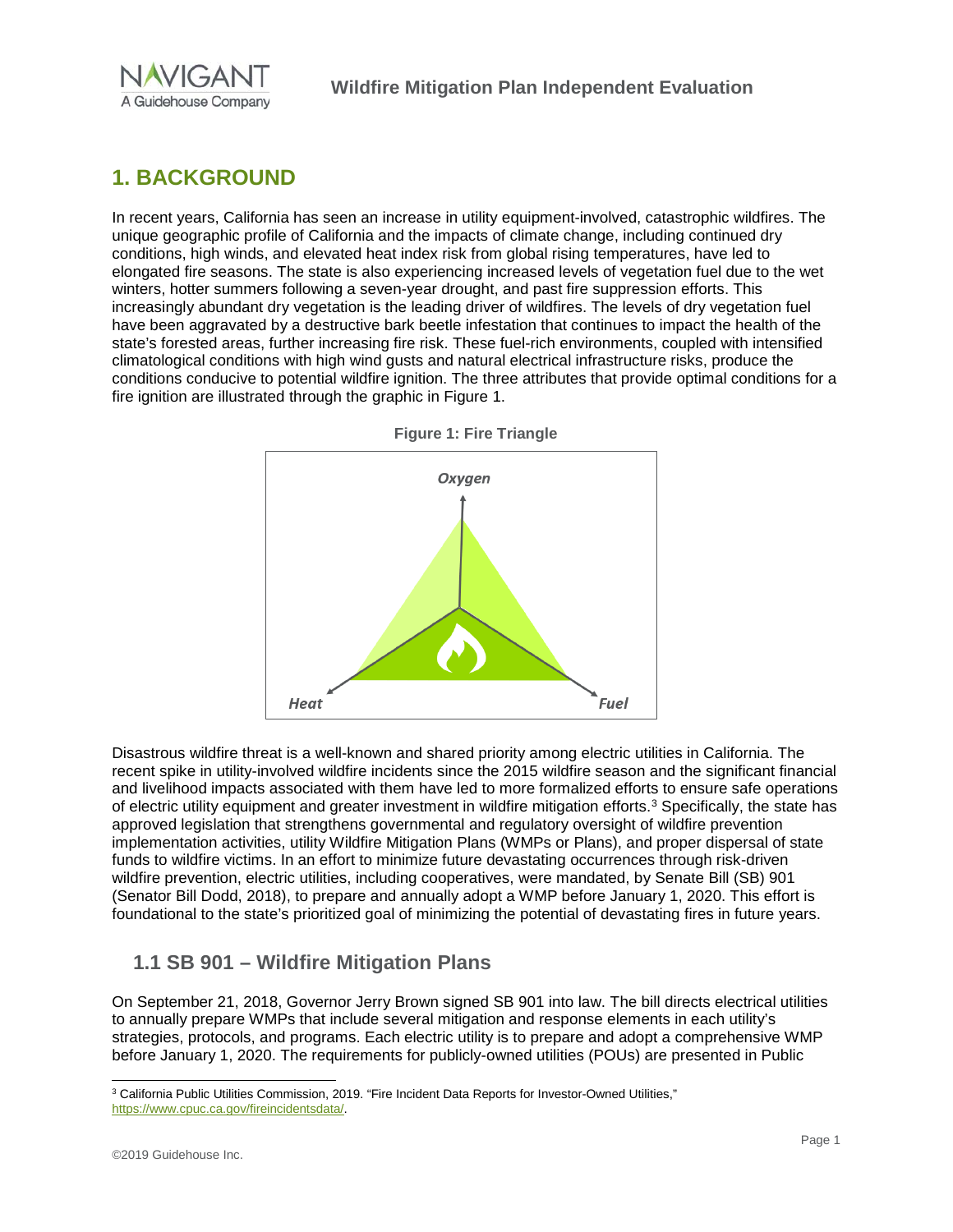

Utilities Code (PUC) Section 8387. Details relating to POU requirements are discussed in Section 2 of this WMP evaluation report (Report).

#### <span id="page-5-0"></span>*1.1.1 AB 1054 Statutory Modifications*

On July 12, 2019, Governor Gavin Newsom signed Assembly Bill (AB) 1054 into law. This bill was developed with the consideration of the Governor's Strike Force effort to develop prioritized strategies to help the state achieve its decarbonization goals. AB 1054 aims to mitigate the intensity of wildfire impacts through several initiatives separate from those actions required of electric utilities. SB 901 directed the Office of Planning and Research to establish a Commission on Catastrophic Wildfire Cost Recovery (SB 901 Commission) with the goal of addressing utility wildfire liability, cost responsibility and victim support, and issues with insurance availability and affordability. On June 18, 2019, the SB 901 Commission presented to the state Legislature, findings and recommendations on the issues discussed at public workshops over the course of several months. This, in part with Governor Newsom's Wildfire Reform Package, resulted in legislation that culminated in the provisions listed in AB 1054.

AB 1054 includes directives to establish the Wildfire Safety Division at the California Public Utilities Commission (CPUC) and the state's Wildfire Safety Advisory Board. POUs will their WMPs by July 1 of each year starting in 2020 for review by and recommendations from the Wildfire Safety Advisory Board. No less than every three years, POUs are required to comprehensively update their WMPs. This change is included in this evaluation as a reference for future requirements.

### <span id="page-5-1"></span>**1.1 Lodi Electric Utility Plan Preparation**

Lodi Electric Utility (LEU) is a department within the City of Lodi. Its service territory is contained entirely within the City limits. LEU's primary goal is to provide safe, reliable, and cost-effective electricity while also anticipating and meeting customer needs. As a POU, LEU has no fiduciary obligations to shareholders and its actions and decisions are governed by City Manager and the City Council and ultimately to the citizens of Lodi.

LEU prepared its first WMP pursuant to SB 901 directives. The Plan aims to address each of the required elements presented by PUC Section 8387 and ultimately reduce the risk of contributing to utility-involved wildfire events through Plan execution and metric tracking. LEU has posted its draft plan to its website for public review. LEU reserves the right to modify the WMP until it is presented to and approved by City Council in November 2019.

#### <span id="page-5-2"></span>*1.1.1 Independent Evaluation Services*

PUC Section 8387(c) directs POUs to procure services for an independent evaluation (IE) of the comprehensiveness of the WMP. In January 2020, upon commencement of the California Wildfire Safety Advisory Board, guidelines and further details related to the scope and timelines of future IEs will be discussed and reviewed. In its present<sup>[4](#page-5-3)</sup> form, the provisions of PUC Section 8387 state that the independent evaluator shall be experienced in "assessing the safe operation of electrical infrastructure" and will perform an assessment to determine the comprehensiveness of the Plan.<sup>[5](#page-5-4)</sup>

LEU sought out IE services to assess the comprehensiveness of its WMP pursuant to PUC Section 8387(c) prior to presenting the final WMP to City Council and contracted Navigant Consulting, Inc., n/k/a Guidehouse Inc. (Navigant) in October of 2019 to undertake an assessment of its Plan based on

<span id="page-5-3"></span> <sup>4</sup> The CPUC has just begun its investigation to develop <sup>a</sup> list of recognized independent evaluators by March of 2021.

<span id="page-5-4"></span><sup>&</sup>lt;sup>5</sup> It is recognized that this requirement does not yet include a clear definition of comprehensiveness.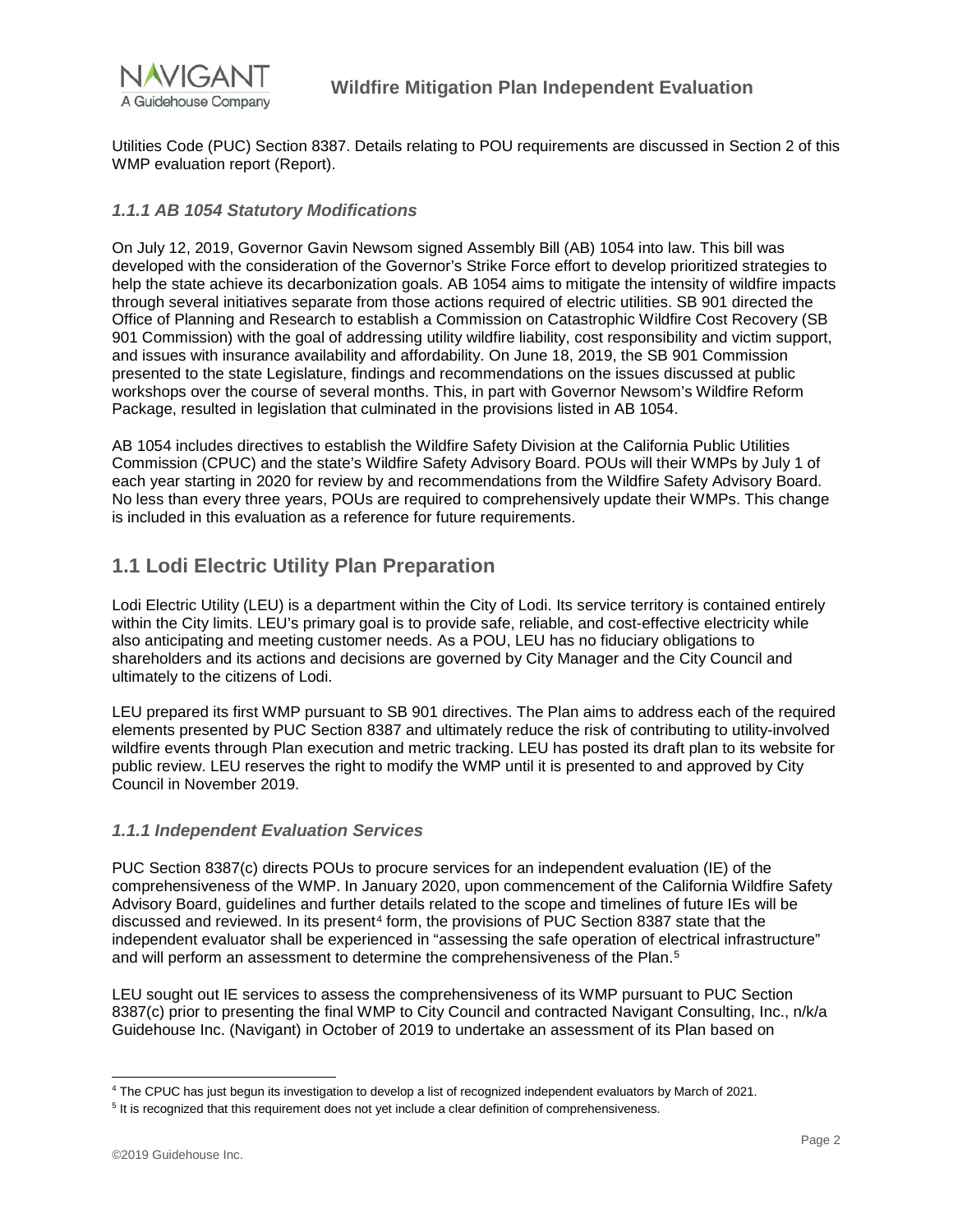

Navigant's prior experience with assessing the safe operation of electrical infrastructure, including gridhardening and WMPs, with an emphasis on electrical equipment, public, and personnel safety.

Emergent practices will materialize as evolving legislative action and technology advances continue to shape wildfire mitigation and safety efforts. Understanding this, Navigant performed a comparison of the wildfire mitigation investments undertaken by other utilities throughout California as well as relied on the team's experience in working directly with utilities to develop their WMPs and data collection practices along with prior experience related to gird hardening and electric safety assessments. This Report presents the results of Navigant's WMP IE. The following section describes the methodology in executing this evaluation.

#### *Navigant Identification of Qualifications*

Navigant provides IE services throughout the United States. Navigant's grid-related IE projects include storm hardening, wildfire mitigation, resiliency assessments, advanced technology suitability, among others. Our approach includes an evaluation of data considered, suitability of tracking metrics – both frequency and trends analysis - and an evaluation of key performance indicators. Navigant assesses the efficacy of tools for creating sufficient awareness and for effectiveness of understanding overall WMP's intended and actual impacts. Navigant also leverages experience developing "Metrics and Benefits Reporting Plans" to gauge cost-effectiveness of activities and alignment of plans to intentions. Navigant understands LEU's publicly-owned business practices relative to IOUs, through our experience developing WMPs for two IOUs and our continued tracking of related CPUC dockets intended to refine strategies that carry an effective Plan.<sup>[6](#page-6-0)</sup>

Navigant continues to track proceedings, pending legislation, and other developments surrounding utility wildfire risk. Our team remains active with WMP engagements across jurisdictions and risk profiles. As part of maintaining high acumen of prudent mitigation strategies, Navigant participates in forums focused on innovative wildfire mitigation strategies—further expanding our industry knowledge. Navigant provides thought leadership and advisory services related to WMP and other resiliency innovative technologies to the California Energy Commission and has supported their system hardening and fire prevention efforts since 2008. Additionally, Navigant's reach into grid resiliency and disaster-related hardening extends across the United States including island grids, such as Puerto Rico, recovering from recent, weatherrelated catastrophes.

<span id="page-6-0"></span><sup>&</sup>lt;sup>6</sup> Navigant provided technical services to Liberty Utilities (CalPeco Electric) and Bear Valley Electric Service (BVES) immediately prior to and within the 2019 calendar year. The services resulted in support of the development and filing of their respective WMPs to the CPUC on February 6, 2019. Navigant continued to support BVES in development of their Data Collection for WMP report, filed on July 30, 2019.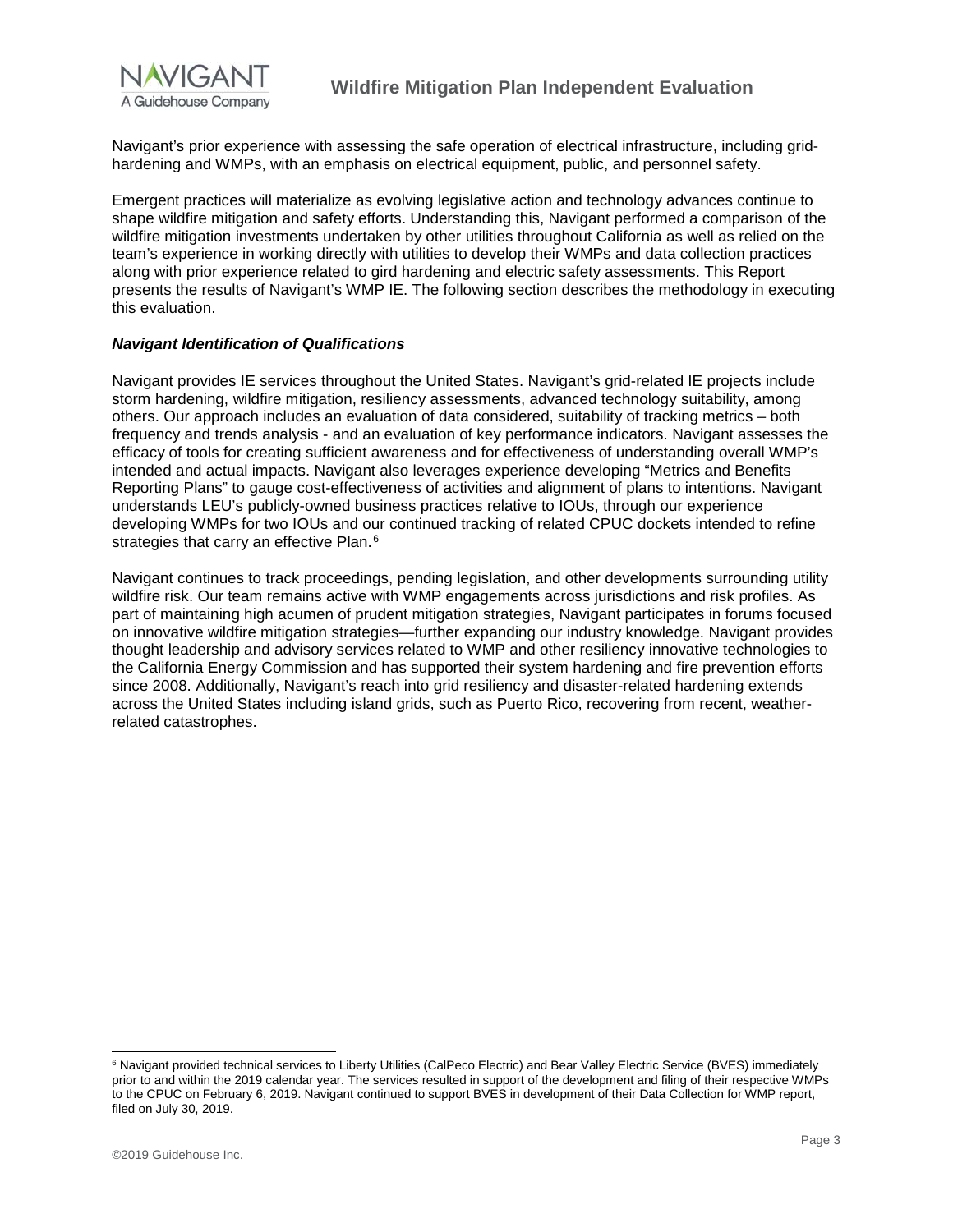

# <span id="page-7-0"></span>**2. EVALUATION SCOPE AND APPROACH**

At the time of this IE, the guidelines and requirements were not available to POUs regarding the structure or determination of comprehensiveness pursuant to PUC Section 8387(c). In lieu of this formalized directive, Navigant completed this evaluation based on industry standard practices, our experience developing and reviewing WMPs and other grid hardening activities, our active tracking of wildfire legislative and regulatory proceedings and, most importantly, a comparison of the specific criteria in PUC Section 8387(b)(2) to the specific wildfire-related plans outlined in LEU's WMP.

### <span id="page-7-1"></span>**2.1 Evaluation Parameters**

Figure 2 represents the attributes comprising the methodology and approach of the evaluation.





#### <span id="page-7-2"></span>*2.1.1 Provisional Requirements*

As mentioned above, the requirement for electric utilities and corporations to develop WMPs emerged from the directives of SB 901 and associated statutory modifications. With respect to POUs, the nested subsections under PUC Section 8387(b)(2) outline the required elements to be included in the Plan. See Table 1 for the complete statutory compliance list.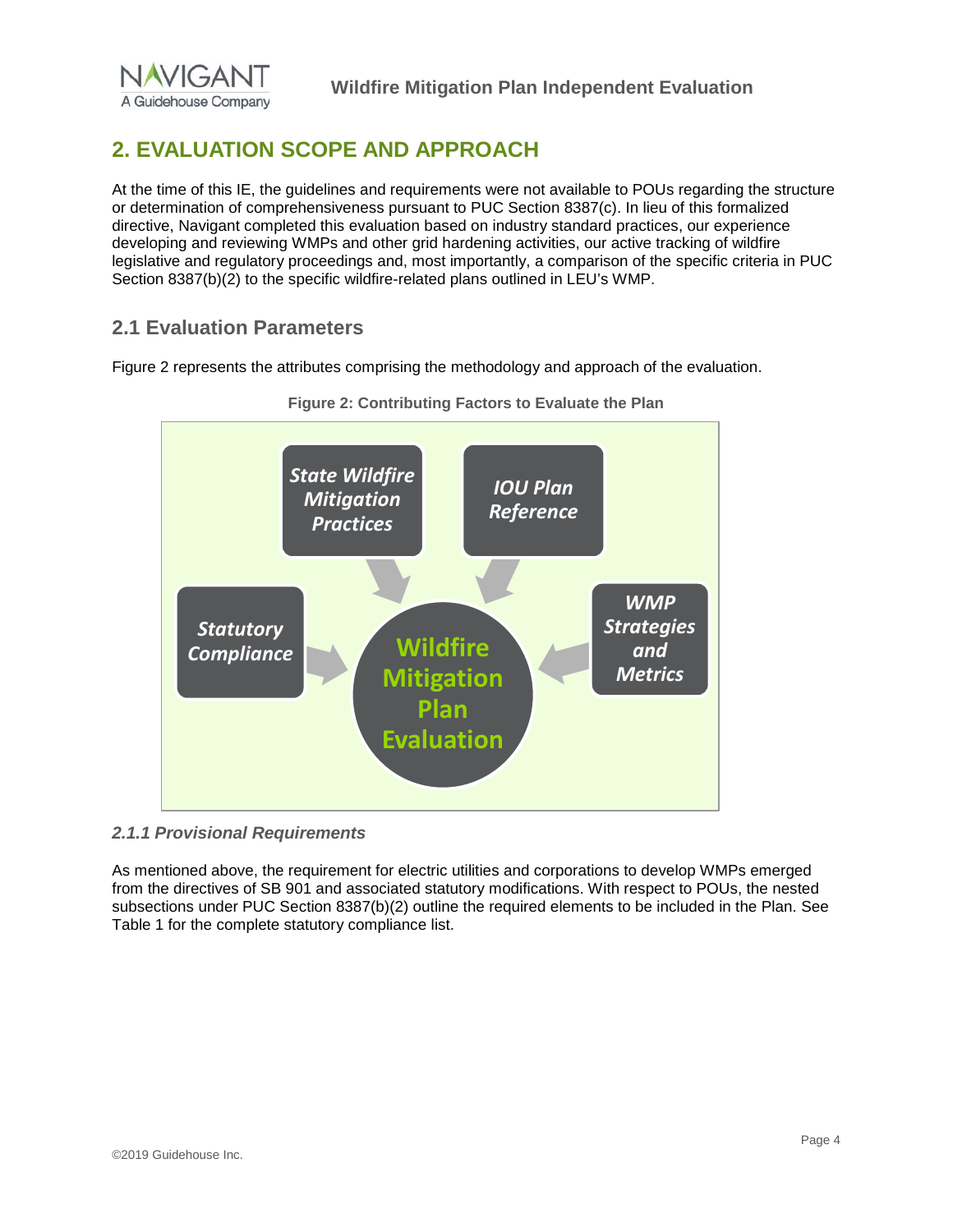

#### **Table 1: POU Requirements for the WMP**

#### **PUC Section 8387**  *(as amended on July 12, 2019)*

**(a)** Each local publicly owned electric utility and electrical cooperative shall construct, maintain, and operate its electrical lines and equipment in a manner that will minimize the risk of wildfire posed by those electrical lines and equipment.

**(b) (1)** The local publicly owned electric utility or electrical cooperative shall, before January 1, 2020, prepare a wildfire mitigation plan. After January 1, 2020, a local publicly owned electric utility or electrical cooperative shall prepare a wildfire mitigation plan annually and shall submit the plan to the California Wildfire Safety Advisory Board on or before July 1 of that calendar year. Each local publicly owned electric utility and electrical cooperative shall update its plan annually and submit the update to the California Wildfire Safety Advisory Board by July 1 of each year. At least once every three years, the submission shall be a comprehensive revision of the plan.

**(2)** The wildfire mitigation plan shall consider as necessary, at minimum, all of the following:

**(A)** An accounting of the responsibilities of persons responsible for executing the plan.

**(B)** The objectives of the wildfire mitigation plan.

**(C)** A description of the preventive strategies and programs to be adopted by the local publicly owned electric utility or electrical cooperative to minimize the risk of its electrical lines and equipment causing catastrophic wildfires, including consideration of dynamic climate change risks.

**(D)** A description of the metrics the local publicly owned electric utility or electrical cooperative plans to use to evaluate the wildfire mitigation plan's performance and the assumptions that underlie the use of those metrics.

**(E)** A discussion of how the application of previously identified metrics to previous wildfire mitigation plan performances has informed the wildfire mitigation plan.

**(F)** Protocols for disabling reclosers and deenergizing portions of the electrical distribution system that consider the associated impacts on public safety, as well as protocols related to mitigating the public safety impacts of those protocols, including impacts on critical first responders and on health and communication infrastructure.

**(G)** Appropriate and feasible procedures for notifying a customer who may be impacted by the deenergizing of electrical lines. The procedures shall consider the need to notify, as a priority, critical first responders, health care facilities, and operators of telecommunications infrastructure.

**(H)** Plans for vegetation management.

**(I)** Plans for inspections of the local publicly owned electric utility's or electrical cooperative's electrical infrastructure.

**(J)** A list that identifies, describes, and prioritizes all wildfire risks, and drivers for those risks, throughout the local publicly owned electric utility's or electrical cooperative's service territory. The list shall include, but not be limited to, both of the following:

**(i)** Risks and risk drivers associated with design, construction, operation, and maintenance of the local publicly owned electric utility's or electrical cooperative's equipment and facilities.

**(ii)** Particular risks and risk drivers associated with topographic and climatological risk factors throughout the different parts of the local publicly owned electric utility's or electrical cooperative's service territory.

**(K)** Identification of any geographic area in the local publicly owned electric utility's or electrical cooperative's service territory that is a higher wildfire threat than is identified in a commission fire threat map, and identification of where the commission should expand a high fire-threat district based on new information or changes to the environment.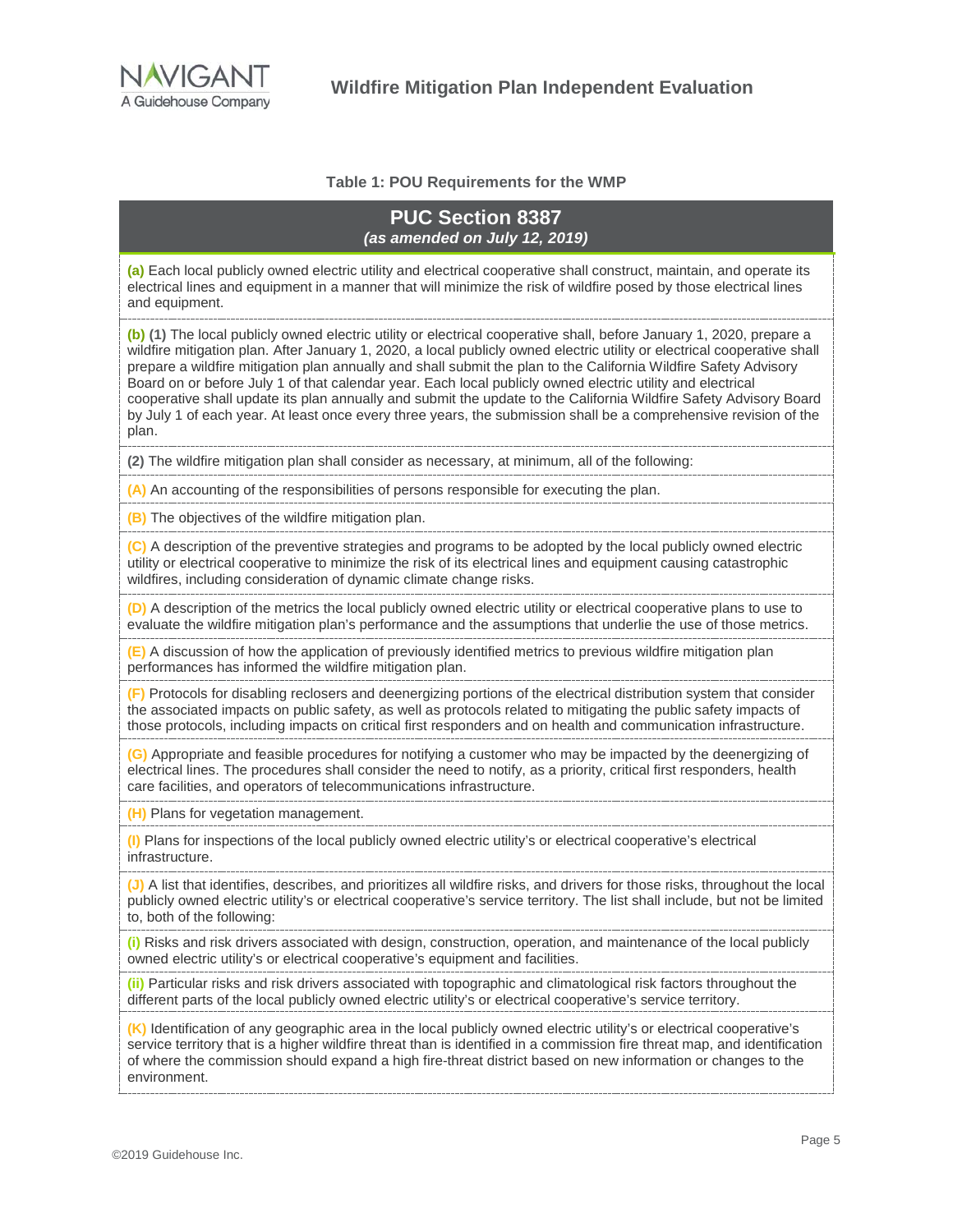

**(L)** A methodology for identifying and presenting enterprise wide safety risk and wildfire-related risk.

**(M)** A statement of how the local publicly owned electric utility or electrical cooperative will restore service after a wildfire.

**(N)** A description of the processes and procedures the local publicly owned electric utility or electrical cooperative shall use to do all of the following:

**(i)** Monitor and audit the implementation of the wildfire mitigation plan.

**(ii)** Identify any deficiencies in the wildfire mitigation plan or its implementation, and correct those deficiencies.

**(iii)** Monitor and audit the effectiveness of electrical line and equipment inspections, including inspections performed by contractors, that are carried out under the plan, other applicable statutes, or commission rules.

**(3)** The local publicly owned electric utility or electrical cooperative shall, on or before January 1, 2020, and not less than annually thereafter, present its wildfire mitigation plan in an appropriately noticed public meeting. The local publicly owned electric utility or electrical cooperative shall accept comments on its wildfire mitigation plan from the public, other local and state agencies, and interested parties, and shall verify that the wildfire mitigation plan complies with all applicable rules, regulations, and standards, as appropriate.

**(c)** The local publicly owned electric utility or electrical cooperative shall contract with a qualified independent evaluator with experience in assessing the safe operation of electrical infrastructure to review and assess the comprehensiveness of its wildfire mitigation plan. The independent evaluator shall issue a report that shall be made available on the internet website of the local publicly owned electric utility or electrical cooperative, and shall present the report at a public meeting of the local publicly owned electric utility's or electrical cooperative's governing board.

#### <span id="page-9-0"></span>*2.1.2 Industry Knowledge and Regulatory Proceedings*

The state's priority towards abating future catastrophic wildfire events is demonstrated through aggressive measures, directing utilities to enhance their protocols for fire prevention, public communications, and response. That collection of information is presented in a comprehensive WMP. While POUs are directed to develop this Plan prior to January 1, 2020, Navigant recognizes that California utilities subject to CPUC jurisdiction have filed their respective Plans on February 6, 2019. Navigant has tracked docketed proceedings and maintains a presence in state activities and workshops surrounding wildfire prevention. Understanding that LEU is not subject to CPUC regulations, the insight gained from this related experience is leveraged in assessing LEU's Plan relative to its risk profile and industry position.

### <span id="page-9-1"></span>**2.2 Evaluation Approach**

To perform an assessment of the comprehensiveness of the Plan, Navigant used the following described approach.

#### <span id="page-9-2"></span>*2.2.1 Statutory Compliance*

Navigant sought to determine compliance with the provisional requirements laid out in SB901 as codified in PUC Section 8387. The Plan's alignment with the statutory requirement is presented in Appendix A. LEU's mitigation measures are not required to exceed the statutory requirements.

#### <span id="page-9-3"></span>*2.2.2 Industry Wildfire Mitigation Practices Comparison*

Accepted practices for wildfire mitigation have been discussed and presented at numerous events, such as the Wildfire Technology Innovation Summit, held on March 20-21, 2019. Additionally, Plans approved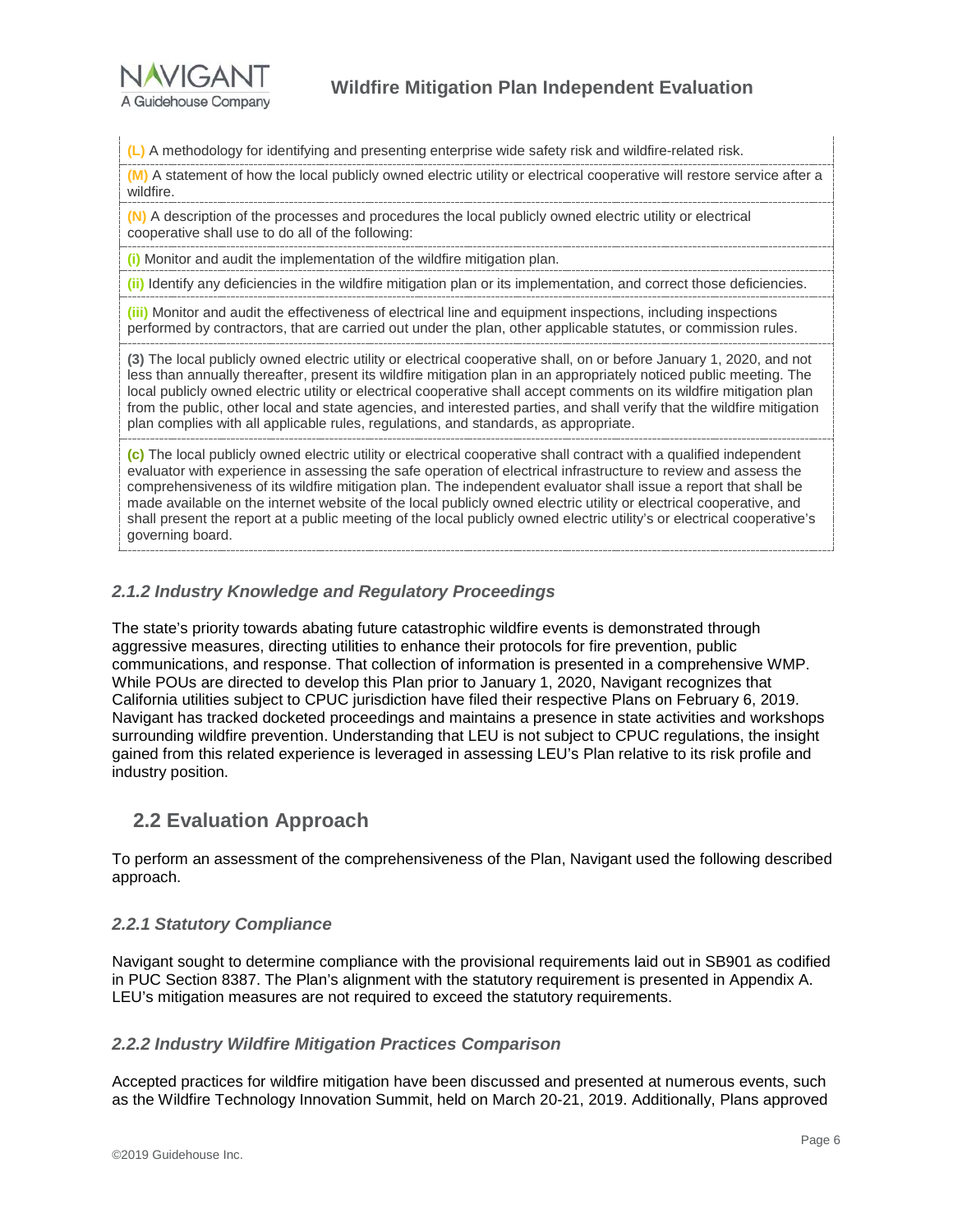

by the CPUC have garnered significant insight from the industry at large. Navigant's understanding of an effective Plan draws on comparisons from existing WMPs and industry practices and is summarized according to business practice categories described in [Figure 3.](#page-10-0)

#### **Figure 3: Mitigation Strategy Overview**

<span id="page-10-0"></span>Mitigation design should consider the following five components as outlined in the recent WMPs submitted by the IOUSs



Expertise in these critical elements facilitated Navigant's review of the comprehensiveness of LEU's WMP. While not all of these strategies are present in or applicable to LEU's Plan, due to LEU's size, location, and operational characteristics, Navigant's understanding of collected utility strategies demonstrated throughout the state are summarized below:

- *Inspection and maintenance of distribution transmission and substation assets* including conducting system patrols and ground inspections, using technological inspection tools, managing predictive and electrical preventative maintenance, and conducting vegetation inspections and management, vulnerability detection such as Light Detection and Ranging (LiDAR) inspection; and geospatial and topography identification, geographic information system (GIS) mapping data. A key component is identifying collected data elements through each program and understand how that data is used and shared to improve utility practices.
- *Vegetation management* that includes routine preventative vegetation maintenance; corrective vegetation management and off-cycle tree work; emergency vegetation clearance, prioritized for portions of the service territory the lie in high hazard zones, quality control processes; and resource protection plan, including animal and avian mitigation programs.
- *System hardening* that includes pole replacement, non-expulsion equipment, advanced fuses, tree attachment removal, less flammable transformer oil, covered wire and wire wrap, and undergrounding where cost beneficial.
- *Operational practices* including communications and mustering plans under varying degrees of wildfire risk. Plans to deactivate automatic reclosers, de-energization of "at risk" area powerlines based on type of facility (overhead bare conductions, high voltage, etc.), tree and vegetation density, available dry fuel, and other factors that make certain locations vulnerable to wildfire risk.
- *Situational awareness* including obtaining information from devices and sensors on actual system, weather and other wildfire conductivity conditions, two-way communication with agencies and key personnel. Programs such as online feeds and websites such as the National Fire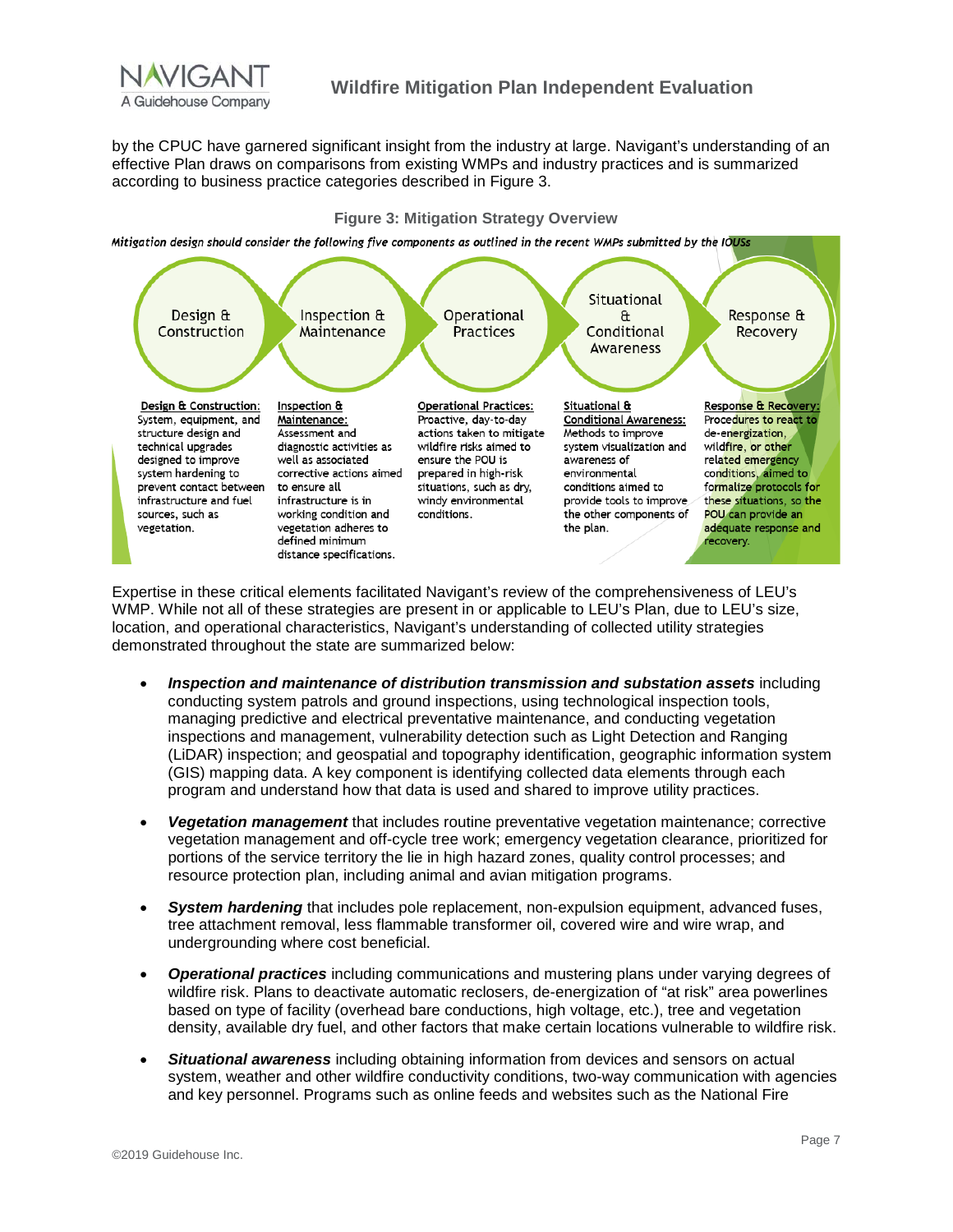

Danger Rating System. Situational awareness should help achieve a shared understanding of actual conditions and serve to improve collaborative planning and decision making.

- *De-Energization actions* triggered and prioritized by forecasted extreme fire weather conditions; imminent extreme fire weather conditions; validated extreme fire weather conditions; and plans for re-energization when weather subsides to safe levels. Manual or automatic capabilities exist for implementation.
- *Advanced Technologies* including Distribution Fault Anticipation technology, tree growth regulators, pulse control fault interrupters, oblique and hyper-spectral imagery; advanced transformer fluids; advanced LiDAR, and advanced SCADA, to reduce electrical ignition while also helping to mitigate power outages and equipment damage.
- *Emergency Preparedness, Outreach and Response communications* before, during, and after emergencies including but not limited to engaging with key stakeholders that include critical facilities and served customers; local governments, critical agencies such as California Department of Forestry and Fire Protection (CAL FIRE), local law enforcement agencies and other first responders, hospitals, local emergency planning committees, other utility providers, California Independent System Operator, and the utility's respective Board. Coordination agreements such as Mutual Assistance should be leveraged. Community outreach plan should inform and engage first responders, local leaders, land managers, business owners and others.
- *Customer support programs* including financial assistance and support for low-income customers; billing adjustments; deposit waivers; extended payment plans; suspension of disconnection and non-payment fees; repair processing and timing; access to utility representatives; and access to outage reporting and emergency communications. Consideration of languages in addition to English. Identification of priority customers, such as first responders and local agencies, health care providers, water and telecommunication facilities, groups that assist children, elderly, mobility impaired, and other vulnerable populations.

#### <span id="page-11-0"></span>*2.2.3 Value Determination of Plan Metrics*

Metrics for tracking the Plan's progress intend to allow the utility to refresh information as trends become clearer. Based upon the discussion included in the CPUC's Phase 2 of the SB 901 proceeding docket, interests in metric development and underlying data collection are beginning to take shape. While these determinations do not directly influence the public power sector, insight has been leveraged to employ effective metrics[.7](#page-11-1)

<span id="page-11-1"></span><sup>&</sup>lt;sup>7</sup> CPUC Order Instituting Rulemaking to Implement Electric Utility Wildfire Mitigation Plans Pursuant to SB 901 (2018) (Rulemaking 18-10-007[\) https://apps.cpuc.ca.gov/apex/f?p=401:56:0::NO:RP,57,RIR:P5\\_PROCEEDING\\_SELECT:R1810007.](https://apps.cpuc.ca.gov/apex/f?p=401:56:0::NO:RP,57,RIR:P5_PROCEEDING_SELECT:R1810007)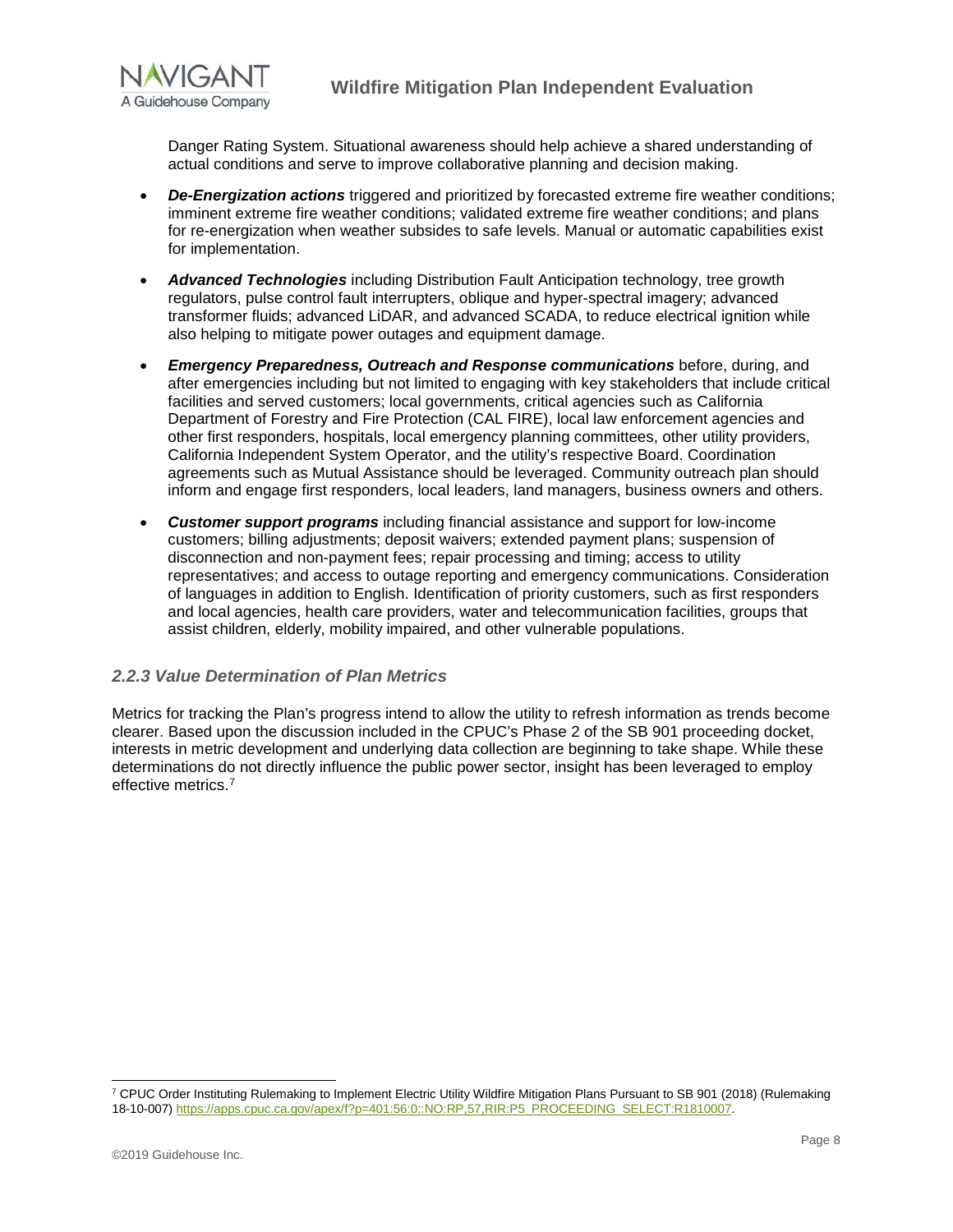

### <span id="page-12-0"></span>**3. LEU WMP PLAN ELEMENTS**

Navigant reviewed the Plan elements and determined whether the activities supported the intention to deploy an effective WMP. This determination incorporated individual elements as well as underlying data sources that further described data collection methodologies and implementation procedures to ensure measures are carried out and also tracked. This understanding also informs internal reviews and subsequent updates for future Plan iterations.

Navigant found that LEU's WMP meets the statutory requirements of comprehensiveness PUC Section 8387. In this section, we review the WMP's elements and their purpose relative to the development and successful execution of the WMP. A table comparing each subsection of PUC Section 8387 to the significant sections of the WMP can be found in Appendix A.

### <span id="page-12-1"></span>**3.1 Objectives and Overview of Preventative Strategies and Programs**

### **PUC Section 8387**

**(B)** The objectives of the wildfire mitigation plan.

**(C)** A description of the preventive strategies and programs to be adopted by the local publicly owned electric utility or electrical cooperative to minimize the risk of its electrical lines and equipment causing catastrophic wildfires, including consideration of dynamic climate change risks.

LEU has clearly stated objectives in its WMP in section II of the WMP. LEU's primary objective refers to "reducing the probability that LEU's electric supply system could be the origin or contributing source for the ignition of a wildfire; and in doing the aforementioned, comply with CA PUC Section 8387 and CA SB-901 2018 and its underlying goal to operate the electric-system safely when in high wildfire risk conditions." The secondary objective is to improve the resiliency of LEU's electric system

Section V of LEU's Plan describes in detail LEU's preventative strategies and programs, which are discussed in more detail in the sections below.

#### <span id="page-12-2"></span>*3.1.1 Risk Assessment & Drivers*

### **PUC Section 8387**

**(J)** A list that identifies, describes, and prioritizes all wildfire risks, and drivers for those risks, throughout the local publicly owned electric utility's or electrical cooperative's service territory. The list shall include, but not be limited to, both of the following:

**(i)** Risks and risk drivers associated with design, construction, operation, and maintenance of the local publicly owned electric utility's or electrical cooperative's equipment and facilities.

**(ii)** Particular risks and risk drivers associated with topographic and climatological risk factors throughout the different parts of the local publicly owned electric utility's or electrical cooperative's service territory.

**(L)** A methodology for identifying and presenting enterprise-wide safety risk and wildfire-related risk.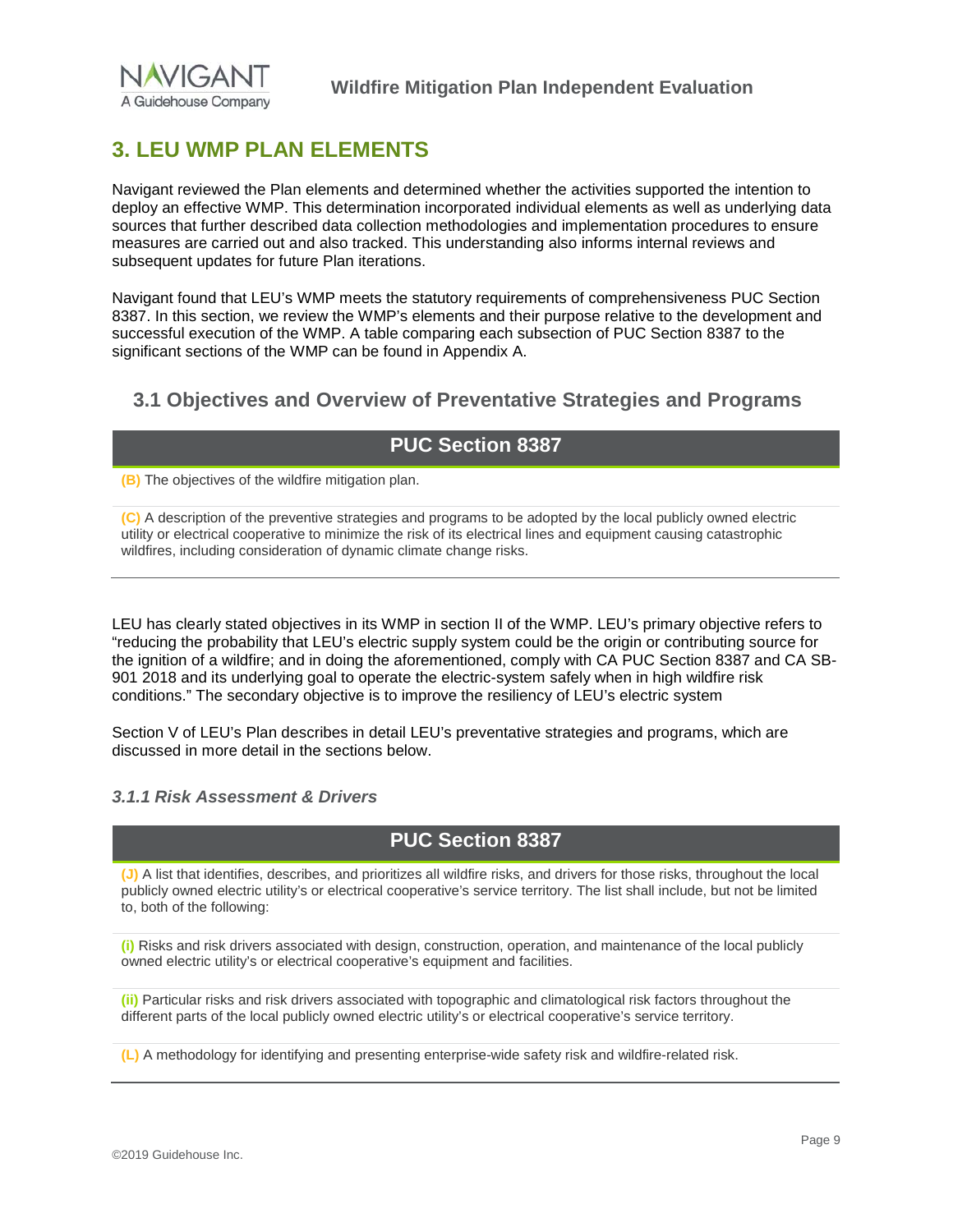

Section IV of LEU's WMP elaborates the risk analysis and risk drivers that quide the development of LEU's wildfire prevention practices. LEU identifies vegetation mortality, extended drought, and high winds as the primary risk drivers in this section. It also identifies indirect risks associated with dynamic climate change risk such as resource limitations if they are redirected to wildfire-related efforts outside of LEU service territory. This section also sets forth LEU's methodology for identifying enterprise-wide and wildfire-related risk includes overlaying its service territory on the CPUC's Fire-Threat Map. This exercise identifies that LEU service territory currently falls under the category of Tier 1 or low risk under the CPUC Fire-Threat Map. Additionally, LEU's system and service area characteristics (primarily urban, flat, compact, and without any unmanaged wildlands) demonstrate LEU poses a low risk of providing an ignition source for a wildfire.

LEU also discusses the specific design and construction standards it has implemented to minimize fire risk in Section V.C of the WMP. This section details the use of insulated wires, transformer selection, use of high flashpoint transformer oil, and use of undergrounding for new subdivisions and large commercial customers.

#### <span id="page-13-0"></span>*3.1.2 Asset Overview & Service Territory*

### **PUC Section 8387**

**(K)** Identification of any geographic area in the local publicly owned electric utility's or electrical cooperative's service territory that is a higher wildfire threat than is identified in a commission fire threat map, and identification of where the commission should expand a high fire-threat district based on new information or changes to the environment.

As described in Section IV of the WMP, LEU service territory falls under the Tier 1, low risk area of the CPUC fire threat map. LEU does not propose any changes to the map at this time as mentioned in section IV.C.

#### <span id="page-13-1"></span>*3.1.3 Wildfire Prevention Strategies*

### **PUC Section 8387**

**(F)** Protocols for disabling reclosers and deenergizing portions of the electrical distribution system that consider the associated impacts on public safety, as well as protocols related to mitigating the public safety impacts of those protocols, including impacts on critical first responders and on health and communication infrastructure.

**(H)** Plans for vegetation management.

**(I)** Plans for inspections of the local publicly owned electric utility's or electrical cooperative's electrical infrastructure.

#### **3.1.3.1** *Disabling Reclosers*

Section V.F of the WMP states that it does not have any reclosers deployed downstream of its substations and it does not currently have a protocol for disabling reclosers at its substations. This decision is explained in detail based on the low-risk nature of LEU's power system and the negative impacts to public safety, critical first responders, and on health and communication infrastructure expected under extended outages.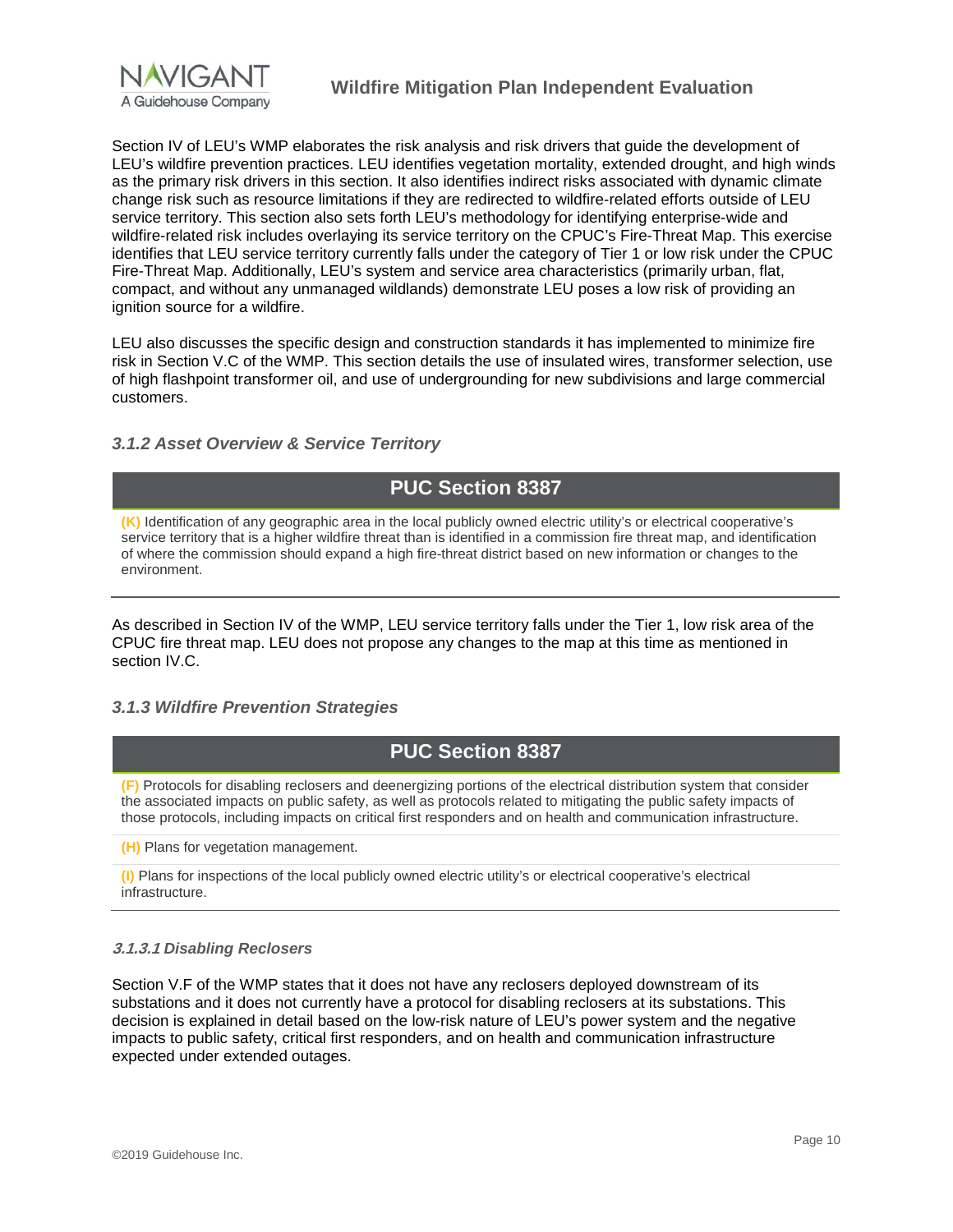

#### **3.1.3.2** *De-Energization Protocols*

Section V.G of the WMP identifies that while LEU has the authority to de-energize portions of its electric system for fire-threat conditions, it is not proposing to implement De-energization protocols for wildfire prevention As with the decision not to disable LEU's reclosers, because LEU operates entirely within a Tier 1, low risk area LEU considered the harm from preemptory and longer duration power outages exceeds the low likelihood LEU's system may ignite a wildfire. LEU discusses several reasons related to public safety, critical first responders, and on health and communication infrastructure for not developing such a protocol.

This section also addresses that if power fed into LEU's system is cut but a public safety power shutoff (PSPS) LEU would enact its communication and notification capabilities to alert the community of the PSPS.

#### **3.1.3.3** *Vegetation Management*

In Section V.D, LEU describes its vegetation management plan that implements standards based on and exceeding the minimum requirements in CPUC GO 95. LEU's standard practice for trimming is to have at least a five-foot clearance around secondary voltage overhead infrastructure, a ten-foot clearance around all primary voltage overhead infrastructure, and a 15-foot clearance around all sub-transmission and transmission overhead infrastructure. The vegetation within LEU's service territory is reflective of those typically found in an urban or suburban setting.

All trees in proximity to LEU electric infrastructure are visited at least every 18-24 months. Densevegetation areas are prioritized and fast-growing or invasive species are removed, subject to the permission of the tree's owner. LEU contracts this service out and has two dedicated tree crews with the ability to quickly scale up if needed.

#### **3.1.3.4** *Infrastructure Inspections*

Section V.E of the WMP describes LEU's infrastructure inspection program. LEU seeks to always meet or exceed the inspection requirements in CPUC GO 95 Rule 18 and GO 165. LEU staff also leverage their knowledge of the system and geographical conditions to determine when certain areas require more frequent inspections.

#### <span id="page-14-0"></span>*3.1.4 Response & Restoration*

### **PUC Section 8387**

**(G)** Appropriate and feasible procedures for notifying a customer who may be impacted by the deenergizing of electrical lines. The procedures shall consider the need to notify, as a priority, critical first responders, health care facilities, and operators of telecommunications infrastructure.

**(M)** A statement of how the local publicly owned electric utility or electrical cooperative will restore service after a wildfire.

#### **3.1.4.1** *Event Communication*

LEU sets forth several communication channels in Section III (notably parts D, E, and F) of the WMP for use in an emergency situation to notify the public. These include the County of San Joaquin's emergency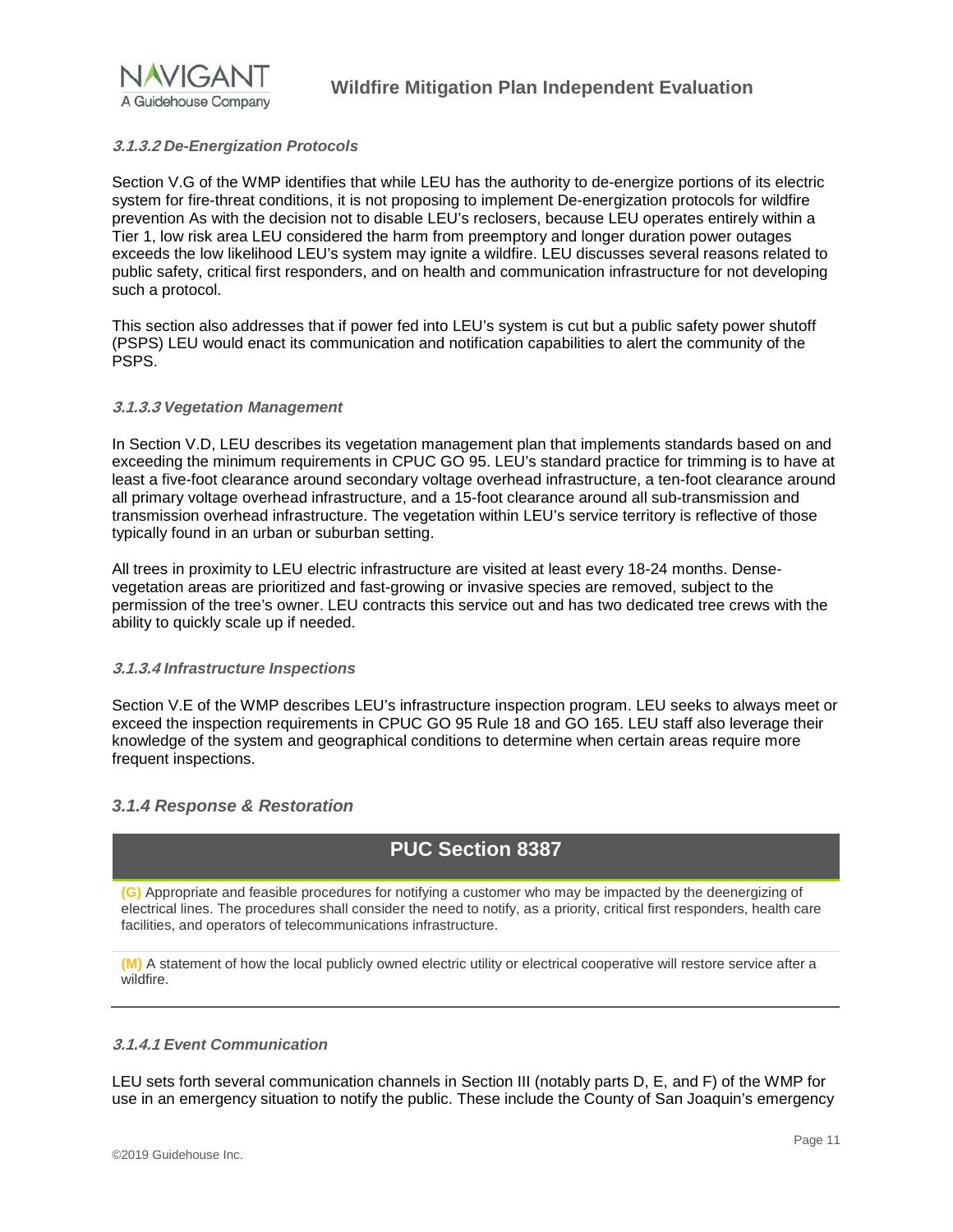

alert system and cell-phone triangulation system, AM broadcasting, the company website, and Lodi Unified School District's public-messaging capabilities. LEU is also developing an Outage Management System and an Interactive Voice Response system. In addition, the utility complies with the California Office of Emergency Services' Standardized Emergency Management System (SEMS) Regulations and is a participant in the Western Energy Institute's Western Region Mutual Assistance Agreement.

The WMP states that these communication channels and resources are available to LEU during an emergency event and would be used in the event of de-energization of an upstream feed to LEU (operating beyond its control).

#### **3.1.4.2** *Restoration*

Section VII of the Plan states LEU will restore service following an outage based on the circuit prioritization outlined in its Electricity Emergency Plan (EEP). Lodi restores vital loads first, before the restoration of non-vital loads. During and following wildfire conditions the WMP also discusses how the system will be inspected for visual damage and hazards prior to energization.

#### <span id="page-15-0"></span>*3.1.5 Metrics & Plan Monitoring*

### **PUC Section 8387**

**(A)** An accounting of the responsibilities of persons responsible for executing the plan.

**(D)** A description of the metrics the local publicly owned electric utility or electrical cooperative plans to use to evaluate the wildfire mitigation plan's performance and the assumptions that underlie the use of those metrics.

**(E)** A discussion of how the application of previously identified metrics to previous wildfire mitigation plan performances has informed the wildfire mitigation plan.

**(N)** A description of the processes and procedures the local publicly owned electric utility or electrical cooperative shall use to do all of the following:

**(i)** Monitor and audit the implementation of the wildfire mitigation plan.

**(ii)** Identify any deficiencies in the wildfire mitigation plan or its implementation, and correct those deficiencies.

**(iii)** Monitor and audit the effectiveness of electrical line and equipment inspections, including inspections performed by contractors, that are carried out under the plan, other applicable statutes, or commission rules.

#### **3.1.5.1** *Responsibilities of Persons Responsible for Executing the Plan*

Section III.A, and to a lesser extent Section III.B, identify the organization of LEU within the City of Lodi and identifies those responsible for the execution of the activities detailed in the plan.

#### **3.1.5.2** *Metrics*

This section provides an assessment of the proposed metrics in Section VIII.A of LEU's WMP. The metrics are intended to result in measurable, tracked results illustrating the efficacy of the Plan through to successful implementation. Tracking these metrics will also inform appropriate revisions and updates to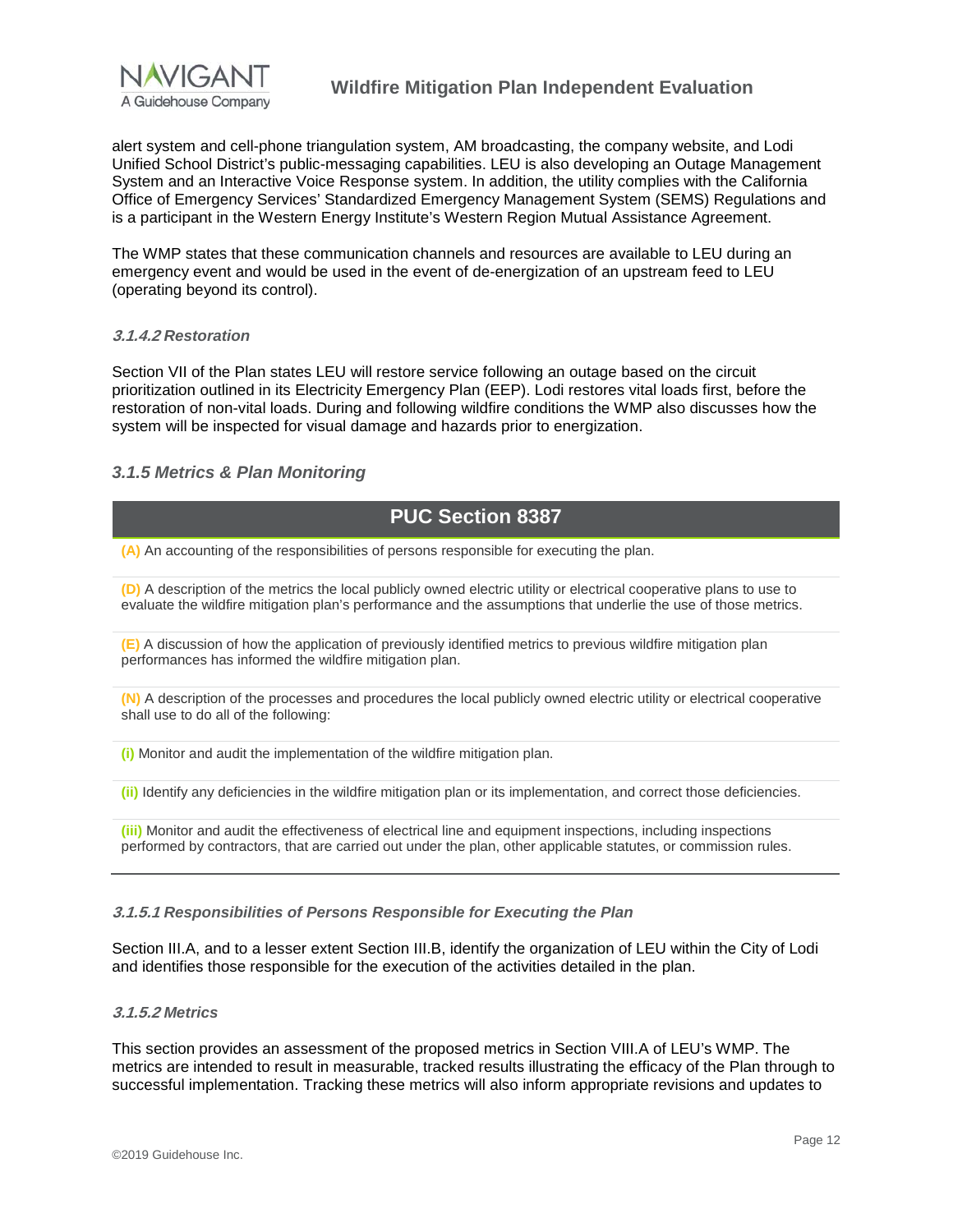

the Plan in future years. There are no set standards for metric development as they remain unique to a utility's approach in fire prevention and Plan execution.

The statutory requirements for the inclusion of metrics are found in PUC Section 8387(b)(2)(D) and (E) where utilities are directed to present these metrics and address how prior metrics impact the proposed metrics for the next version of the Plan. The four proposed metrics in LEU's 2019 WMP (shown in Table 5 below) serve as LEU's first version, providing no previous metrics with which to compare. This metrics represent LEU's approach to track fire ignitions related to its electrical infrastructure and to track the progress of its vegetation management and inspection programs. The underlying assumptions suggest that monitoring the frequency and cause of ignition events as well as the status of its programs will shape the direction of mitigation strategies as this information is collected and analyzed. These proposed metrics meet the statutory requirements and will assist in providing insight on the effectiveness of the Plan in future years.

| <b>Specific</b><br>metric                    | <b>Indicator</b>     | <b>Measure of</b><br>effectiveness    | <b>Criteria</b>                                                                                                                                                    |
|----------------------------------------------|----------------------|---------------------------------------|--------------------------------------------------------------------------------------------------------------------------------------------------------------------|
| Wire down events                             | Count of events      | No material increase                  | Any instance where an electric transmission<br>or primary distribution conductor falls to the<br>ground or on a foreign object                                     |
| Fire ignitions                               | Count of events      | No material increase                  | LEU facility was associated with origin of<br>(1)<br>the fire                                                                                                      |
|                                              |                      |                                       | Fire was self-propagating and of a<br>(2)<br>material other than electrical and/or<br>communication facilities                                                     |
|                                              |                      |                                       | Resulting fire traveled greater than one<br>(3)<br>linear meter from ignition point                                                                                |
|                                              |                      |                                       | (4) LEU has knowledge fire occurred                                                                                                                                |
| Inspection-cycle<br>completion               | % grid<br>completion | 100% complete per GO<br>165 timelines | LEU service territory is divided into 66<br>smaller grids and each grid is inspected per<br>the GO 165 timeline                                                    |
| Vegetation<br>management<br>cycle completion | % grid<br>completion | 100% complete every<br>18-24 months   | LEU service territory is divided into 66<br>smaller grids and the vegetation near LEU<br>assets is trimmed, removed, or managed in<br>each grid every 18-24 months |

#### **Table 2: LEU Proposed Metrics**

#### **3.1.5.3** *Monitoring and Auditing the Plan*

LEU plans to present its WMP to the Lodi City Council on an annual basis and have an independent evaluator review the Plan. LEU also plans to have its Operations Division internally audit its WMP and record the findings and corrective actions. In addition, LEU will monitor the effectiveness of its asset inspections through its Computer Maintenance Management System, which tracks issues and deficiencies identified during the inspections and ensures they are addressed. The details of these efforts are described in Section VIII.B-E.

#### **3.1.5.4** *Annual Review*

The WMP will be reviewed at least annually. The review will include assessments of the WMP's programs and performance. As part of this process LEU will monitor and audit the implementation of the WMP, identify and correct deficiencies, and monitor and audit the effectiveness of electrical line and equipment inspections, including inspections carried out by contractors. The findings of these audits will be presented at a public meeting of the Lodi City Council in accordance with Section VI. of the WMP.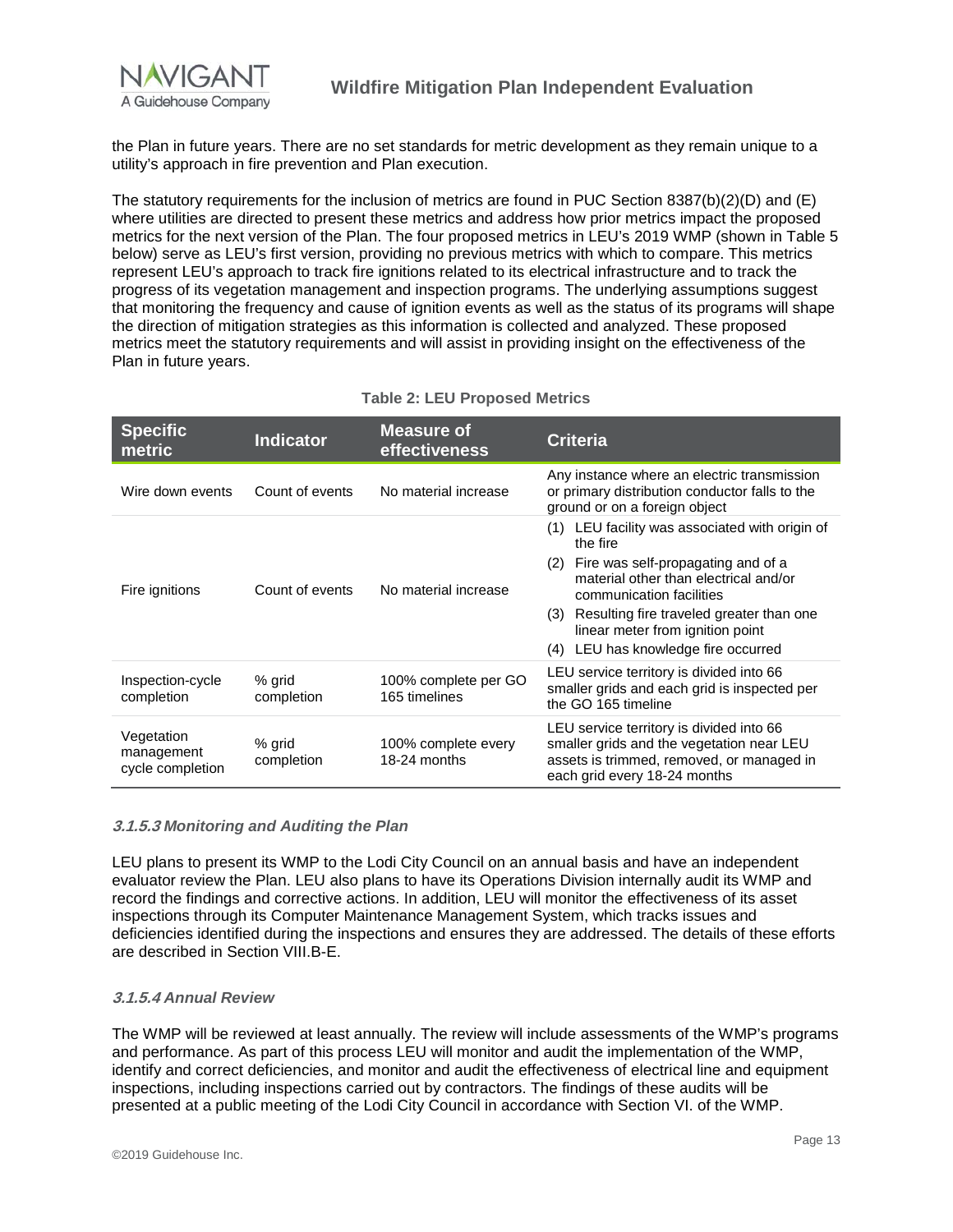

# <span id="page-17-0"></span>**4. RESULTS & DISCUSSION**

Navigant concluded this assessment on November 12, 2019. Over the course of reviewing LEU's WMP and supporting documentation, Navigant captured takeaways and findings that align the Plan with state laws and effective wildfire measure demonstration. LEU's Plan appropriately responds to each of the required elements of PUC Section 8387, which is detailed in Appendix A. The following describes the assessment and resulting findings of the Plan's proposed and established mitigation measures as it applies to safe, reliable operation of all electric infrastructure and wildfire prevention and response.

#### *Report Conclusions*

After internal review of the latest version of the WMP and associated data collection products, Navigant concludes this Report with the following:

- 1. LEU's WMP aligns appropriately with PUC Section [8](#page-17-1)387 and includes all required elements.<sup>8</sup>
- 2. LEU's Plan is determined to be comprehensive as described through this Report for an electric utility operating completely within Tier 1 fire risk areas.

<span id="page-17-1"></span><sup>&</sup>lt;sup>8</sup> Following acceptance of this Report, LEU will post the Report and results online for public view. The Report is scheduled for presentation to the City Council at a public meeting in November 2019. Accomplishing these follow-up tasks will meet all required statutory provisions up until presenting the final WMP to the City Council.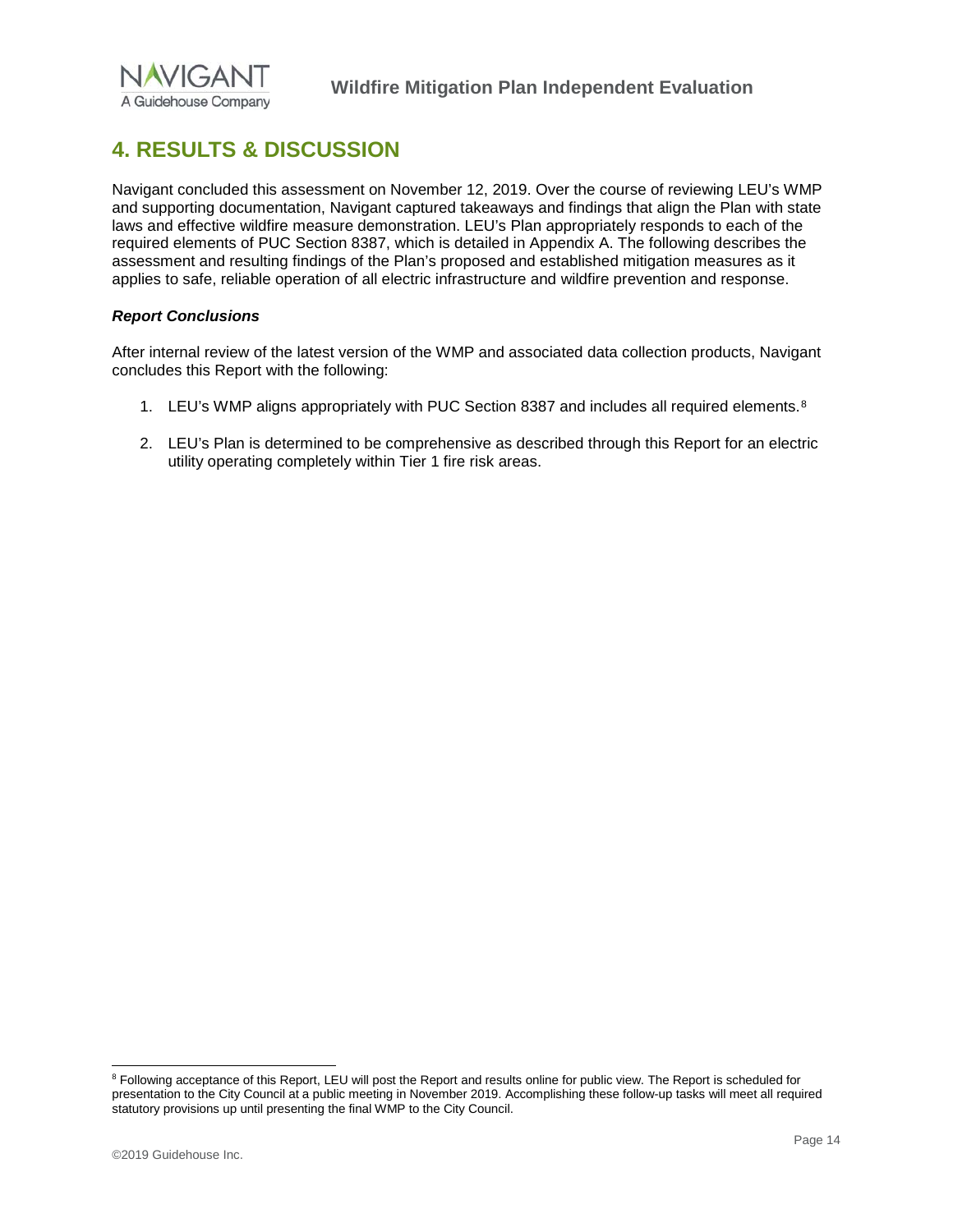

# <span id="page-18-0"></span>**APPENDIX A. STATUTORY COMPLIANCE MATRIX**

| <b>Required Statutory Element</b>                                                                                                                                                                                                                                                                                                                                                                                                                                                                                                                                                                                                                                                                                                                                                 | <b>Plan</b><br><b>Section</b><br><b>Reference(s)</b> | <b>LEU Plan Elements</b><br>(Summarized)                                                                                                                                                                                                                                                                                                                                                                                                                                                                                               | <b>Meets</b><br><b>Section</b><br><b>Elements</b><br>(Determination |
|-----------------------------------------------------------------------------------------------------------------------------------------------------------------------------------------------------------------------------------------------------------------------------------------------------------------------------------------------------------------------------------------------------------------------------------------------------------------------------------------------------------------------------------------------------------------------------------------------------------------------------------------------------------------------------------------------------------------------------------------------------------------------------------|------------------------------------------------------|----------------------------------------------------------------------------------------------------------------------------------------------------------------------------------------------------------------------------------------------------------------------------------------------------------------------------------------------------------------------------------------------------------------------------------------------------------------------------------------------------------------------------------------|---------------------------------------------------------------------|
| (a) Each local publicly owned<br>electric utility and electrical<br>cooperative shall construct,<br>maintain, and operate its<br>electrical lines and equipment in a<br>manner that will minimize the risk<br>of wildfire posed by those<br>electrical lines and equipment.                                                                                                                                                                                                                                                                                                                                                                                                                                                                                                       |                                                      |                                                                                                                                                                                                                                                                                                                                                                                                                                                                                                                                        |                                                                     |
| (b) (1) The local publicly owned<br>electric utility or electrical<br>cooperative shall, before January<br>1, 2020, prepare a wildfire<br>mitigation plan. After January 1,<br>2020, a local publicly owned<br>electric utility or electrical<br>cooperative shall prepare a<br>wildfire mitigation plan annually<br>and shall submit the plan to the<br>California Wildfire Safety Advisory<br>Board on or before July 1 of that<br>calendar year. Each local publicly<br>owned electric utility and<br>electrical cooperative shall update<br>its plan annually and submit the<br>update to the California Wildfire<br>Safety Advisory Board by July 1<br>of each year. At least once every<br>three years, the submission shall<br>be a comprehensive revision of<br>the plan. |                                                      |                                                                                                                                                                                                                                                                                                                                                                                                                                                                                                                                        |                                                                     |
| (2) The wildfire mitigation plan<br>shall consider as necessary, at<br>minimum, all of the following:                                                                                                                                                                                                                                                                                                                                                                                                                                                                                                                                                                                                                                                                             |                                                      |                                                                                                                                                                                                                                                                                                                                                                                                                                                                                                                                        |                                                                     |
| (A) An accounting of the<br>responsibilities of persons<br>responsible for executing the<br>plan.                                                                                                                                                                                                                                                                                                                                                                                                                                                                                                                                                                                                                                                                                 | <b>Section III</b><br>A, B & C,<br>pp. 5-6           | LEU has a Roles and Responsibilities<br>section in its plan with descriptions of<br>the roles of the Electric Utility Director,<br>Engineering and Operations Manager,<br>and Electric Superintendent as well as<br>each City Department.<br>While the Plan identifies the Fire Chief<br>as the person responsible for<br>implementing the Incident Command<br>Structure protocols, the identification<br>of other roles with respect to the<br>Incident Command Structure during a<br>potential wildfire emergency may be<br>helpful. | <b>Yes</b>                                                          |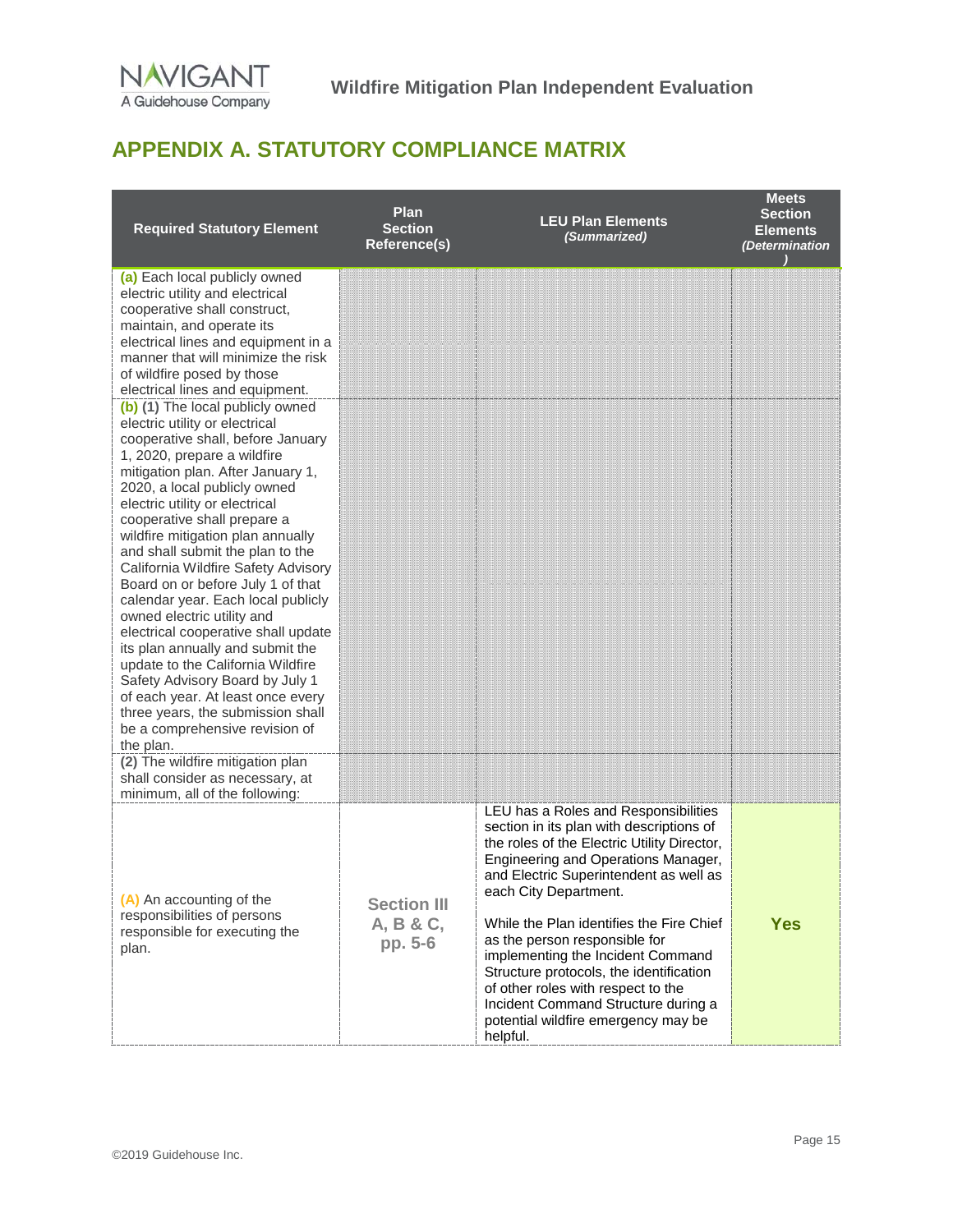

| (B) The objectives of the wildfire<br>mitigation plan.                                                                                                                                                                                                                                                                                                                             | Section II,<br>p. 4              | LEU has clearly stated objectives in<br>its plan. LEU's primary objective<br>refers to reducing, eliminating,<br>minimizing or mitigating the risk of<br>wildfires caused by or exacerbated by<br>the entity's electrical system. The<br>secondary goal of improving system<br>resilience in the context of wildfire risk<br>is also a valid objective.                                                                                                                                       | <b>Yes</b> |
|------------------------------------------------------------------------------------------------------------------------------------------------------------------------------------------------------------------------------------------------------------------------------------------------------------------------------------------------------------------------------------|----------------------------------|-----------------------------------------------------------------------------------------------------------------------------------------------------------------------------------------------------------------------------------------------------------------------------------------------------------------------------------------------------------------------------------------------------------------------------------------------------------------------------------------------|------------|
| (C) A description of the<br>preventive strategies and<br>programs to be adopted by the<br>local publicly owned electric utility<br>or electrical cooperative to<br>minimize the risk of its electrical<br>lines and equipment causing<br>catastrophic wildfires, including<br>consideration of dynamic climate<br>change risks.                                                    | Section V,<br>pp. 14-19          | Section V provides a detailed<br>description of LEU's preventative<br>strategies with specific subsections on<br>its low-risk service territory, weather<br>monitoring, design and construction<br>standards, vegetation management<br>and maintenance and inspection. LEU<br>also states that it has not identified<br>any direct impacts on its territory from<br>dynamic climate change risks.                                                                                             | <b>Yes</b> |
| (D) A description of the metrics<br>the local publicly owned electric<br>utility or electrical cooperative<br>plans to use to evaluate the<br>wildfire mitigation plan's<br>performance and the<br>assumptions that underlie the use<br>of those metrics.                                                                                                                          | <b>Section VIII</b><br>A, p. 21  | The four metrics identified represent<br>measurements of WMP effectiveness,<br>including metrics that track wires<br>down, fire ignitions, the completion<br>rate of its inspection, and vegetation<br>management cycles.                                                                                                                                                                                                                                                                     | <b>Yes</b> |
| (E) A discussion of how the<br>application of previously identified<br>metrics to previous wildfire<br>mitigation plan performances has<br>informed the wildfire mitigation<br>plan.                                                                                                                                                                                               | <b>Section VIII</b><br>B, p. 21  | As with many other WMPs prepared<br>for 2020, LEU's plan does not discuss<br>the impact of previous metrics<br>because those metrics have not been<br>monitored and there was no previous<br>wildfire mitigation plan to assess<br>performance. The Plan clearly states<br>LEU has not monitored these metrics<br>in the past.                                                                                                                                                                | <b>Yes</b> |
| (F) Protocols for disabling<br>reclosers and deenergizing<br>portions of the electrical<br>distribution system that consider<br>the associated impacts on public<br>safety, as well as protocols<br>related to mitigating the public<br>safety impacts of those protocols,<br>including impacts on critical first<br>responders and on health and<br>communication infrastructure. | Section V<br>F & G,<br>pp. 18-19 | A section on reclosers is included in<br>the plan and clearly states that LEU<br>does not currently have a protocol for<br>blocking the reclosing of lines<br>because it is in a low risk area and it<br>would have significant adverse<br>impacts on customers.<br>Similarly, de-energization is not being<br>implemented by LEU at this time and<br>the discussions and justification are<br>explained in detail. LEU will review<br>this decision in the future iterations of<br>the Plan. | <b>Yes</b> |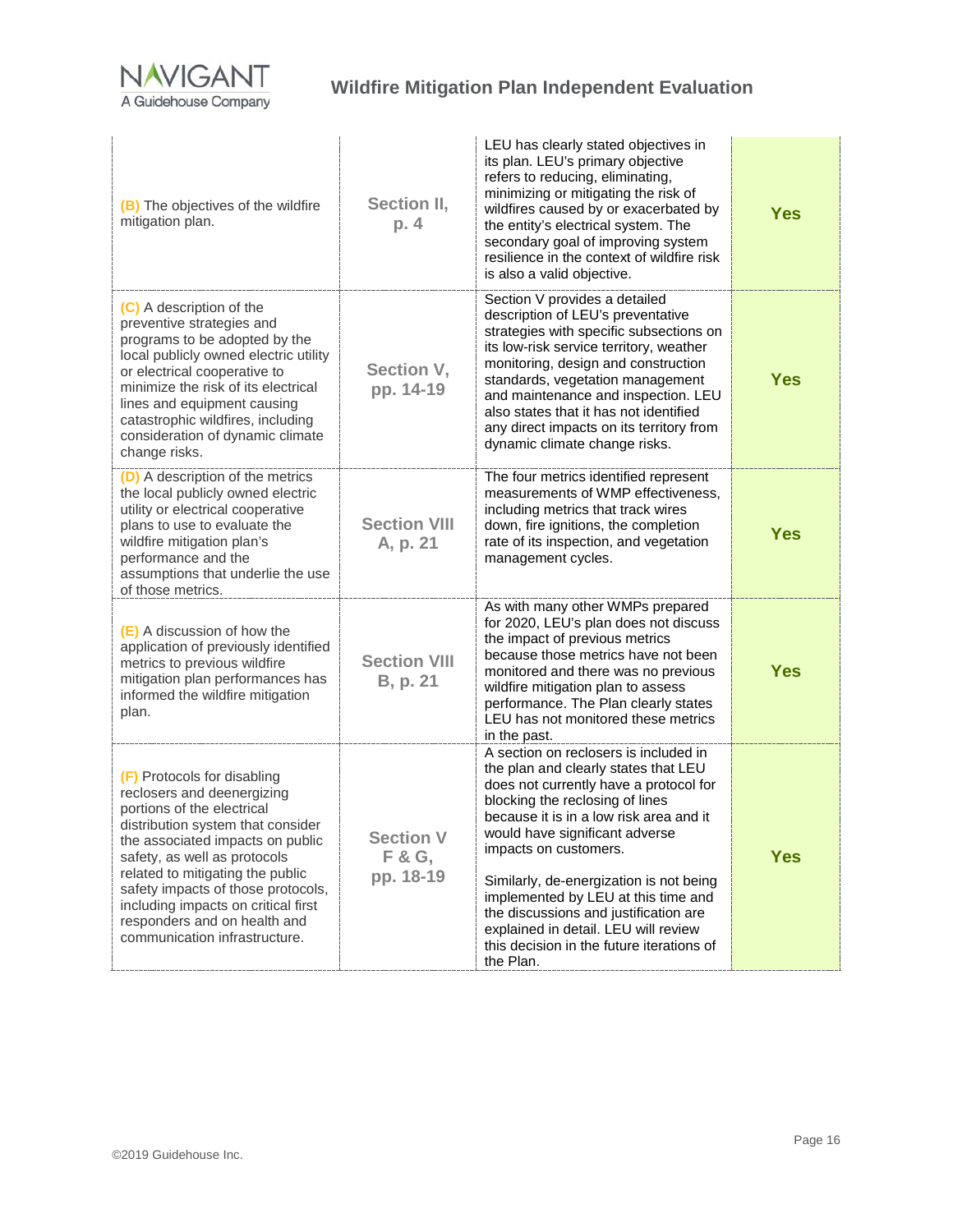

| (G) Appropriate and feasible<br>procedures for notifying a<br>customer who may be impacted<br>by the deenergizing of electrical<br>lines. The procedures shall<br>consider the need to notify, as a<br>priority, critical first responders,<br>health care facilities, and<br>operators of telecommunications<br>infrastructure. | <b>Section III</b><br>E, p. 11           | While LEU's stated policy is NOT<br>performing de-energization, it would<br>use the communication procedures<br>noted in Section III.E to notify<br>customers.                                                                                                      | <b>Yes</b> |
|----------------------------------------------------------------------------------------------------------------------------------------------------------------------------------------------------------------------------------------------------------------------------------------------------------------------------------|------------------------------------------|---------------------------------------------------------------------------------------------------------------------------------------------------------------------------------------------------------------------------------------------------------------------|------------|
| (H) Plans for vegetation<br>management.                                                                                                                                                                                                                                                                                          | <b>Section V-D,</b><br>pp. 14-16         | Details of tree trimming activities are<br>adequate and include minimum<br>distances and frequency of vegetation<br>work. LEU may wish to consider<br>appending additional vegetation<br>management program details.                                                | <b>Yes</b> |
| (I) Plans for inspections of the<br>local publicly owned electric<br>utility's or electrical cooperative's<br>electrical infrastructure.                                                                                                                                                                                         | <b>Section V-E,</b><br>pp. 16-18         | LEU's Plan states that it meets or<br>exceeds the inspection cycles and<br>requirements provided in GO 95 and<br>165. LEU may wish to consider<br>appending additional vegetation<br>management program details.                                                    | <b>Yes</b> |
| (J) A list that identifies, describes,<br>and prioritizes all wildfire risks,<br>and drivers for those risks,<br>throughout the local publicly<br>owned electric utility's or electrical<br>cooperative's service territory.<br>The list shall include, but not be<br>limited to, both of the following:                         | <b>Section IV</b><br>A & B,<br>pp. 10-13 | In general, this section identifies<br>LEU's risk and risk drivers and<br>addresses the topics of design,<br>operation, and construction, as well as<br>topographic and climatological risk<br>factors.                                                             | <b>Yes</b> |
| (i) Risks and risk drivers<br>associated with design,<br>construction, operation, and<br>maintenance of the local publicly<br>owned electric utility's or electrical<br>cooperative's equipment and<br>facilities.                                                                                                               | <b>Section IV</b><br>A & B,<br>pp. 10-13 | LEU states that specific risks from<br>these risk-drivers include increased<br>vegetation mortality, contributing dry-<br>fuels to the region, as well as<br>vegetation in a weakened-state<br>potentially falling into energized lines<br>during high-wind events. | <b>Yes</b> |
| (ii) Particular risks and risk<br>drivers associated with<br>topographic and climatological<br>risk factors throughout the<br>different parts of the local publicly<br>owned electric utility's or electrical<br>cooperative's service territory.                                                                                | <b>Section IV</b><br>A & B,<br>pp. 10-13 | In general, this section identifies<br>LEU's risk and risk drivers and<br>addresses the topics of design,<br>operation, and construction as well as<br>topographic and climatological risk<br>factors.                                                              | <b>Yes</b> |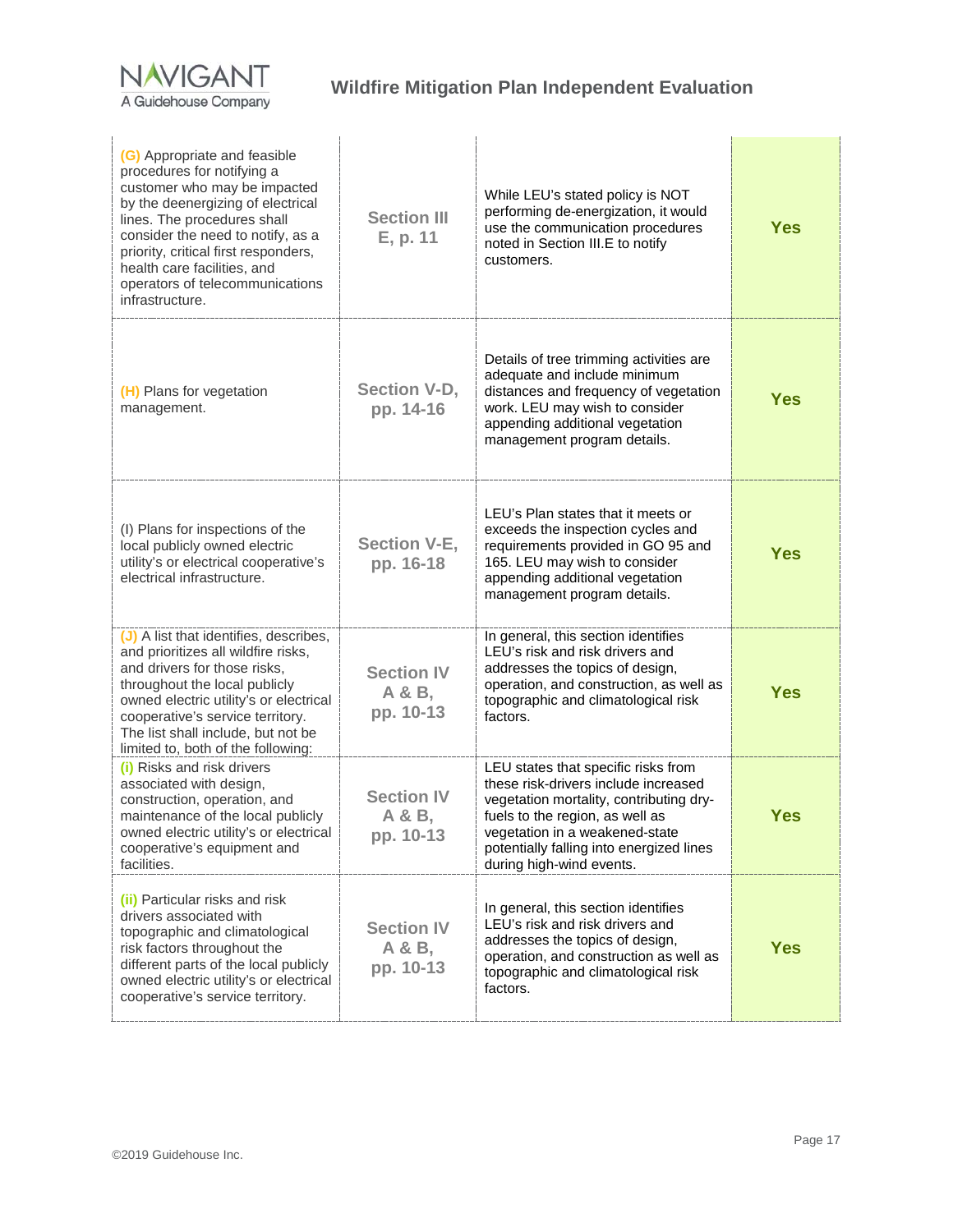

| (K) Identification of any<br>geographic area in the local<br>publicly owned electric utility's or<br>electrical cooperative's service<br>territory that is a higher wildfire<br>threat than is identified in a<br>commission fire threat map, and<br>identification of where the<br>commission should expand a high<br>fire-threat district based on new<br>information or changes to the<br>environment. | <b>Section IV B,</b><br>pp. 11-12             | LEU's WMP confirms that its system<br>is located completely in a low (tier 1)<br>fire threat zone.<br>LEU states it does not propose<br>changes to the CPUC fire threat map<br>at this time.                                                                                                                                                                                                                                                                                                                                                                                                                                                                                                                                                                                                                                                                               | <b>Yes</b> |
|-----------------------------------------------------------------------------------------------------------------------------------------------------------------------------------------------------------------------------------------------------------------------------------------------------------------------------------------------------------------------------------------------------------|-----------------------------------------------|----------------------------------------------------------------------------------------------------------------------------------------------------------------------------------------------------------------------------------------------------------------------------------------------------------------------------------------------------------------------------------------------------------------------------------------------------------------------------------------------------------------------------------------------------------------------------------------------------------------------------------------------------------------------------------------------------------------------------------------------------------------------------------------------------------------------------------------------------------------------------|------------|
| (L) A methodology for identifying<br>and presenting enterprise wide<br>safety risk and wildfire-related<br>risk.                                                                                                                                                                                                                                                                                          | <b>Section IV B,</b><br>pp. 11-12             | LEU includes a map overlay exercise<br>as its methodology to identify and<br>present wildfire-related risk. LEU<br>should consider adding a formal risk<br>assessment process to identify and<br>present enterprise safety and wildfire-<br>related risks.                                                                                                                                                                                                                                                                                                                                                                                                                                                                                                                                                                                                                 | <b>Yes</b> |
| (M) A statement of how the local<br>publicly owned electric utility or<br>electrical cooperative will restore<br>service after a wildfire.                                                                                                                                                                                                                                                                | <b>Section VII,</b><br>p. 27                  | LEU's Plan provides a statement of<br>how it plans to restore service after a<br>wildfire, including a discussion of<br>efforts to inspect the condition of the<br>system prior to energization.                                                                                                                                                                                                                                                                                                                                                                                                                                                                                                                                                                                                                                                                           | <b>Yes</b> |
| (N) A description of the processes<br>and procedures the local publicly<br>owned electric utility or electrical<br>cooperative shall use to do all of<br>the following:                                                                                                                                                                                                                                   |                                               |                                                                                                                                                                                                                                                                                                                                                                                                                                                                                                                                                                                                                                                                                                                                                                                                                                                                            |            |
| (i) Monitor and audit the<br>implementation of the wildfire<br>mitigation plan.                                                                                                                                                                                                                                                                                                                           | <b>Section VIII</b><br>C, D & E,<br>pp. 21-22 | LEU states it will conduct both internal<br>and external (independent) audits of<br>the plan to identify deficiencies. LEU<br>has stated that the Electric Utility<br>Director is responsible for the internal<br>review and audit of the plan as well as<br>the identification and tracking of<br>deficiencies in the WMP's<br>implementation and direct corrective<br>actions for any plan or implementation<br>deficiencies identified by LEU, its<br>contractors or any external auditing<br>parties. LEU also plans to monitor and<br>audit the implementation of the plan<br>by evaluating the progress of its<br>vegetation management and<br>inspection programs. LEU could<br>expand upon this by instituting<br>monthly or quarterly assessments that<br>track LEU investments and activities<br>proposed in the plan or directed to<br>minimize wildfire risks. | <b>Yes</b> |